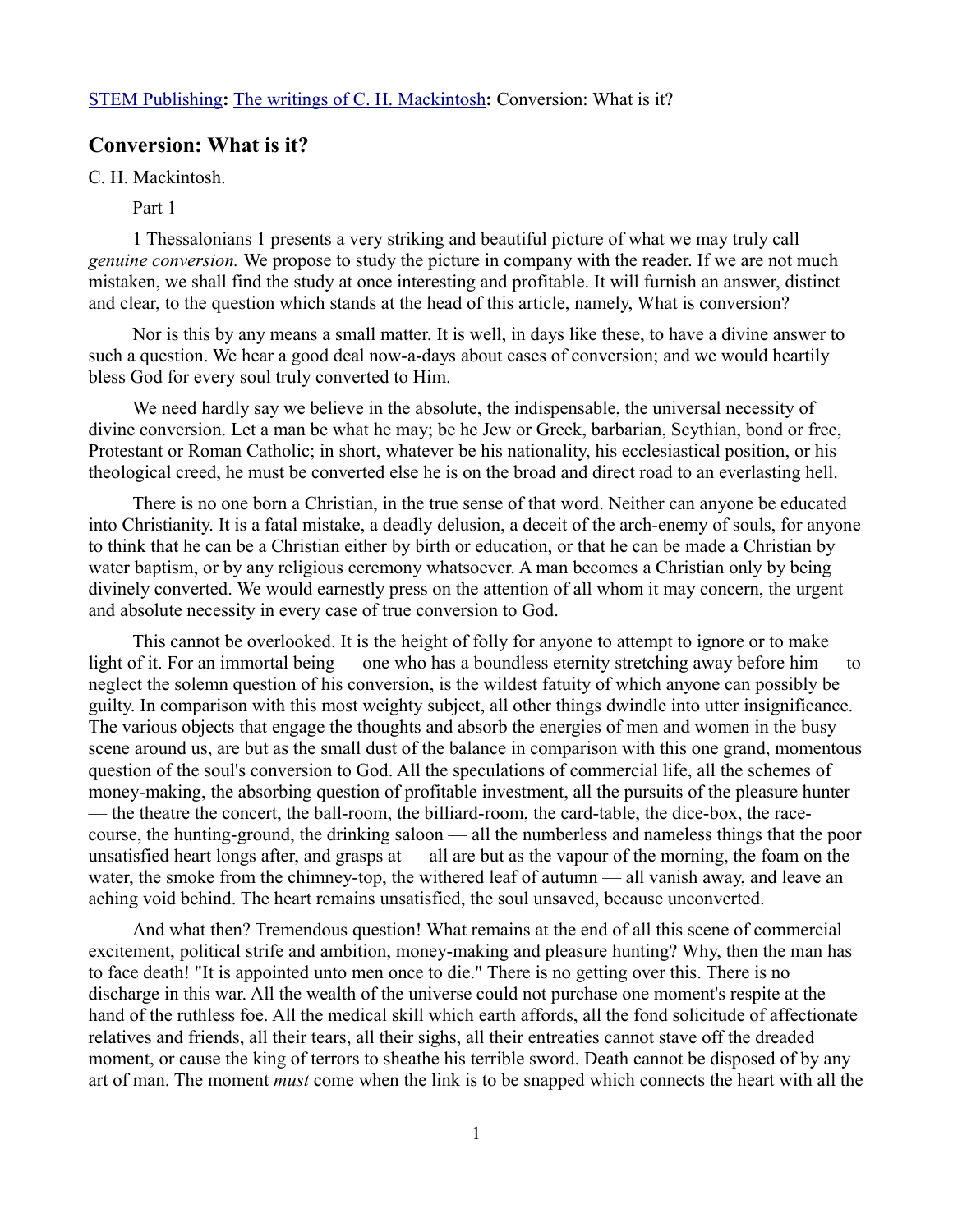fair and fascinating scenes of human life. Fondly loved friends, charming pursuits, coveted objects, all must be given up. A thousand worlds could not avert the stroke. Death must be looked at straight in the face. It is an awful mystery — a tremendous fact — a stern reality. It stands full in front of every unconverted man, woman, and child beneath the canopy of Heaven; and it is merely a question of time — hours, days, months, or years — when the boundary line must be crossed which separates time, with all its empty, vain, shadowy pursuits, from eternity with all its stupendous realities.

And what then? Let Scripture answer. Nothing else can. Men would fain reply according to their own vain notions. They would have us believe that after death comes annihilation. "Let us eat and drink, for to-morrow we die." Empty conceit! Vain delusion! Foolish dream of the human imagination blinded by the god of this world! How could an immortal soul be annihilated? Man, in the garden or Eden, became the possessor of a never-dying spirit. "The Lord God breathed into his nostrils the breath of life, and man became a *living soul" —* not a dying soul. The soul must live forever. Converted or unconverted, it has eternity before it. Oh, the overpowering weight of this consideration to every thoughtful spirit! No human mind can grasp its immensity. It is beyond our comprehension, but not beyond our belief.

Let us harken to the voice of God. What does Scripture teach? One line of holy Scripture is quite sufficient to sweep away ten thousand arguments and theories of the human mind. Does death annihilate? Nay! "It is appointed unto men once to die, but after this the judgement."

Mark these words, *"After this* the judgement." And this applies only to those who die in their sins, only to unbelievers. For the Christian, judgement is passed forever, as Scripture teaches in manifold places. It is important to note this, because men tell us that, inasmuch as there is eternal life only in Christ, therefore all who are out of Christ shall be annihilated.

Not so says the Word of God. There is judgement after death. And what will be the issue of the judgement? Again Scripture speaks in language as clear as it is solemn. "And I saw a great white throne, and Him that sat on it, from whose face the earth and the heaven fled away; and there was found no place for them. And I saw the dead, small and great, stand before God; and the books were opened; and another book, which is the book of life; and the dead were judged out of those things which were written in the books, *according to their works.* And the sea gave up the dead which were in it; and death and Hades delivered up the dead which were in them; and *they were judged every man according to their works....* This is the second death" — the lake of fire. "And whosoever was not found written in the book of life was cast into the lake of fire" (Rev. 20).

All this is as plain as words can make it. There is not the slightest ground for demur or difficulty. For all whose names are in the book of life there is no judgement at all. Those whose names are not in that book shall be judged according to their works. And what then? Annihilation? Nay; but "the lake of fire;" and that forever and forever.

How overwhelming is the thought of this! An unconverted person, whoever and whatever he is, has death, judgement, and the lake of fire before him, and every throb of his pulse brings him nearer and nearer to those awful realities. It is not more sure that the sun shall rise, at a certain moment, tomorrow morning, than that the reader must, ere long, pass into eternity; and if his name is not in the book of life — if he is not converted — if he is not in Christ, he will assuredly be judged according to his works, and the certain issue of that judgement will be the lake that burneth with fire and brimstone, and that through the endless ages of a dark and gloomy eternity. Oh! the terrible monotony of hell.

The reader may perhaps marvel at our dwelling at such length on this dreadful theme. He may feel disposed to ask, "Will this convert people?" If it does not convert them, it may lead them to see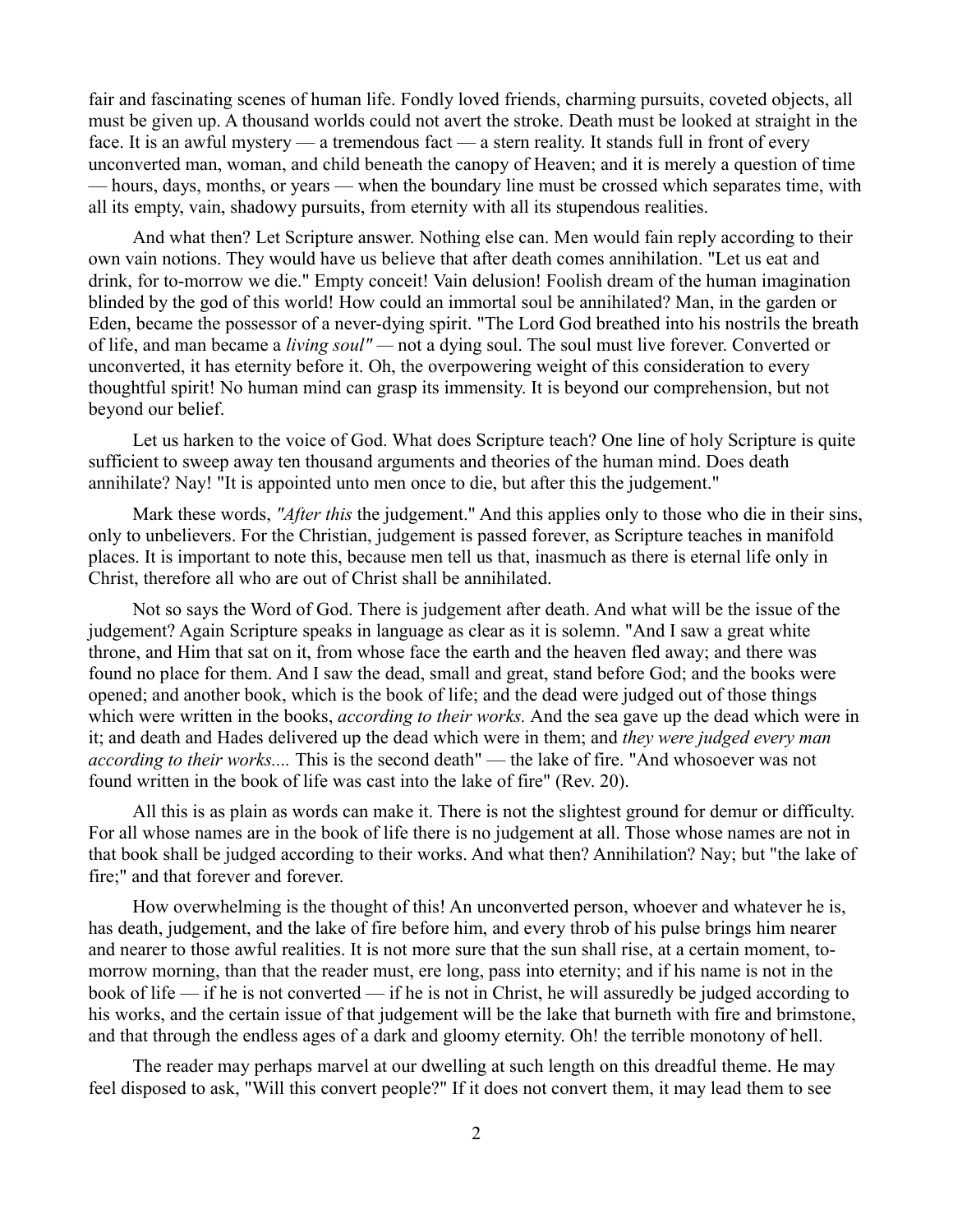their need of conversion. It may lead them to see their imminent danger. It may induce them to flee from the wrath to come. Why did the blessed apostle reason with Felix on the subject of "judgement to come"? Surely that he might persuade him to turn from his evil ways and live. Why did our blessed Lord Himself so constantly press upon His hearers the solemn reality of eternity? Why did He so often speak of the deathless worm and the unquenchable fire? Surely it was for the purpose of rousing them to a sense of their danger, that they might flee for refuge to lay hold upon the hope set before them.

Are we wiser than He? Are we more tender? Have we found out some better mode of converting people? Are we to be afraid of pressing upon our readers the same solemn theme which our Lord so pressed upon the men of His time? Are we to shrink from offending polite ears by the plain declaration that all who die unconverted must inevitably stand before the great white throne, and pass into the lake of fire? God forbid! It must not be. We solemnly call upon the unconverted reader to give his undivided attention to the all-important question of his soul's salvation. Let nothing induce him to neglect it. Let neither cares, pleasures, nor duties so occupy him as to hide from his view the magnitude and deep seriousness of this matter. "What shall it profit a man if he shall gain the whole world and lose his own soul? Or what shall a man give in exchange for his soul?"

Oh! reader, if thou art unsaved, unconverted, let us earnestly entreat thee to ponder these things, and rouse thee to a sense of thy need of being savingly converted to God. This is the only way of entering His kingdom. So our Lord Christ distinctly tells us; and we trust you know this at least, that not one jot or tittle of His holy sayings can ever pass away. Heaven and earth shall pass away; but His Word can never pass away. All the power of earth and hell, men and devils, cannot make void the words of our Lord Jesus Christ. Either of two things for thee — *conversion here,* or *eternal damnation hereafter.*

Thus it stands, if we are to be guided by the Word of God; and, in view of this, is it possible for us to be too earnest, too vehement, too importunate in urging upon every unconverted soul with whom we may come in contact, either with voice or pen, the indispensable necessity, this very moment, of fleeing from the wrath to come, fleeing to that blessed Saviour who died on the cross for our salvation; who stands with open arms to receive all who come; and who declares in His own sweet and precious grace, *"Him that cometh unto Me, I will in no wise cast out "?*

### Part 2

In our previous paper, we have sought to set forth the absolute need, in every case, of conversion. Scripture establishes this point in such a way as to leave no possible ground of doubt for anyone who bows to its holy authority. "Except ye be converted, and become as little children, ye shall not enter into the kingdom of heaven" (Matt. 18: 3).

This applies, in all its moral force and deep solemnity, to every son and daughter of fallen Adam. There is not so much as a solitary exception, throughout the thousand millions that people this globe. Without conversion, there is — there can be — no entrance into the kingdom of God. Every unconverted soul is outside the kingdom of

God. It matters not, in the smallest degree, who I am, or what I am; if I am unconverted, I am in "the kingdom of darkness," under the power of Satan, in my sins, and on the way to hell.

I may be a person of blameless morals; of spotless reputation; a high professor of religion; a worker in the vineyard; a Sunday-school teacher; an office-bearer in some branch of the professing church; an ordained minister; a deacon, elder, pastor or bishop; a most charitable individual; a munificent donor to religious and benevolent institutions; looked up to, sought after, and reverenced by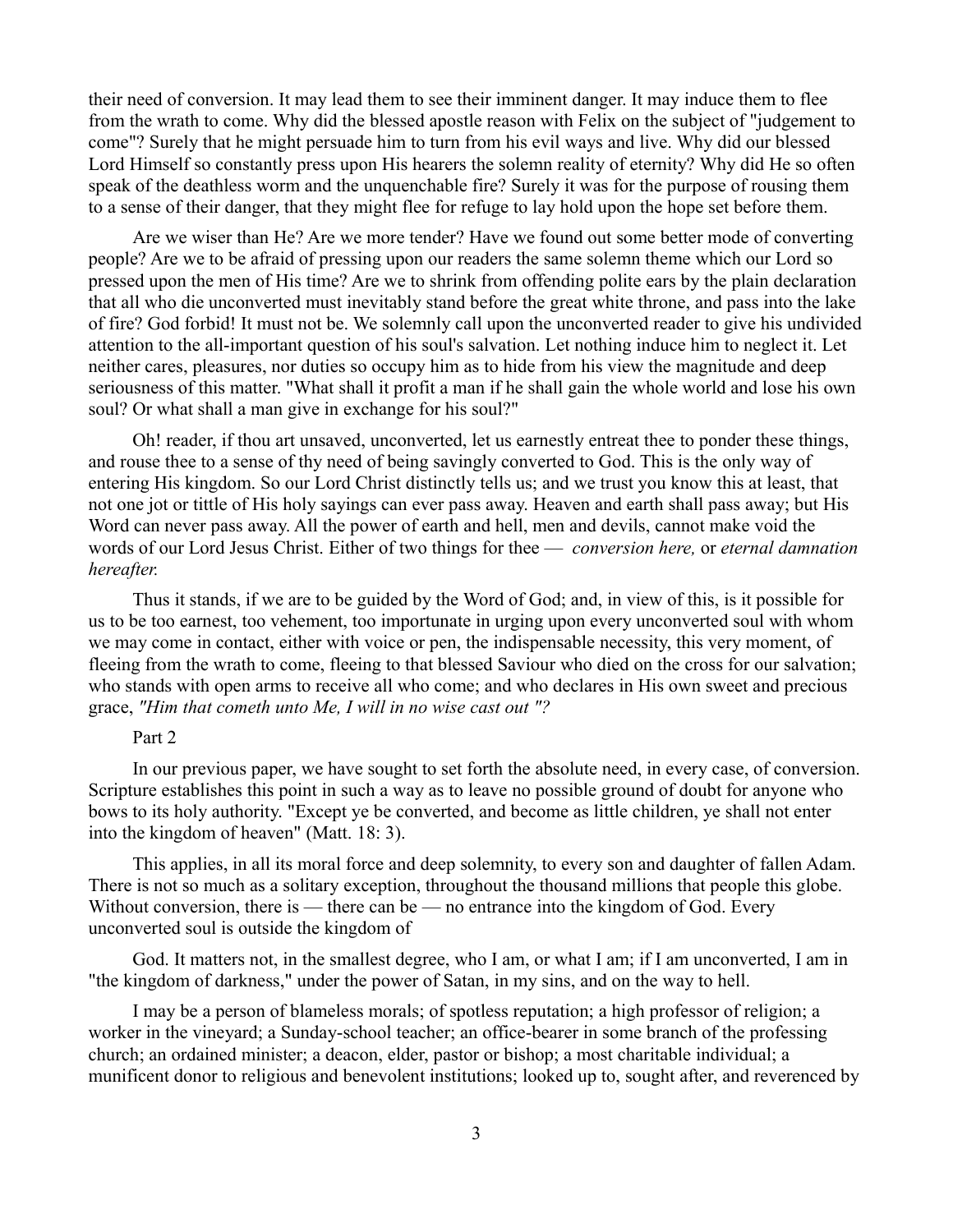all because of my personal worth and moral influence. I may be all this and more; I may be, and I may have, all that it is possible for a human being to be or to have, and yet be unconverted, and hence outside the kingdom of God, and in the kingdom of Satan, in my guilt, and on the broad road that leads straight down to the lake that burns with fire and brimstone.

Such is the plain and obvious meaning and force of our Lord's words in Matt. 18: 3. There is no possibility of evading it. The words are as clear as a sunbeam. We cannot get over them. They bear down, with what we may truly call tremendous solemnity, upon every unconverted soul on the face of the earth. "Except ye be converted, ye *cannot* enter the kingdom of heaven." This applies, with equal force, to the degraded drunkard that rolls along the street, worse than a beast, and to the unconverted Good Templar or teetotaler who prides himself on his sobriety, and is perpetually boasting of the number of days, weeks, months, or years during which he has refrained from all intoxicating drink. They are both alike outside the kingdom of God; both in their sins; both on the way to eternal destruction.

True it is that the one has been converted from drunkenness to sobriety — a *very great* blessing indeed, in a moral and social point of view — but conversion from drunkenness to a temperance, society is not conversion to God; it is not turning from darkness to light, it is not entering the kingdom of God's dear Son. There is just this difference between the two, that the teetotaler may be building upon his temperance, pluming himself upon his morality, and thus deceiving himself into the vain notion that he is all right, whereas, in reality, he is not. The drunkard is palpably and unmistakably wrong. Everybody knows that no drunkard can inherit the kingdom of God; but neither can an unconverted teetotaler. Both are outside. Conversion to God is absolutely indispensable for the one as well as the other; and the same may be said of all classes, all grades, all shades, all castes and conditions of men under the sun. There is no difference as to this great question. It holds good as to all alike, be their outward character or social status what it may — "Except ye be converted, *ye cannot* enter the kingdom of heaven."

How important, then — yea, how momentous the question for each one, "Am I *converted?"* It is not possible for human language to set forth the magnitude and solemnity of this inquiry. For any one to think of going on, from day to day, and year to year, without a clear and thorough settlement of this most weighty question, can only be regarded as the most egregious folly of which a human being can be guilty. If a man were to leave his earthly affairs in an uncertain, unsettled condition, he would lay himself open to the charge of the grossest and most culpable neglect and carelessness. But what are the most urgent and weighty temporal affairs when compared with the salvation of the soul? All the concerns of time are but as the chaff of the summer threshing-floor, when compared with the interests of the immortal soul — the grand realities of eternity.

Hence it is, in the very highest degree, irrational for any one to rest for a single hour without a clear and settled assurance that he is truly converted to God. A converted soul has crossed the boundary line that separates the saved from the unsaved — the children of light from the children of darkness the Church of God from this present evil world. The converted soul has death and judgement behind him, and glory before. He can be as sure of Heaven as though he were already there; indeed as a man in Christ he belongs there already. He has a title without a blot, and a prospect without a cloud. He knows Christ as his Saviour and Lord; God as his Father and Friend; the Holy Ghost as his blessed Comforter, Guide, and Teacher; Heaven as his bright and happy home. Oh! the unspeakable blessedness of being converted. Who can utter it? "Eye hath not seen, nor ear heard, neither have entered into the heart of man, the things which God hath prepared for them that love Him. But God hath revealed them unto us [believers] by His Spirit; for the Spirit searcheth all things, yea the deep things of God" (1 Cor. 2: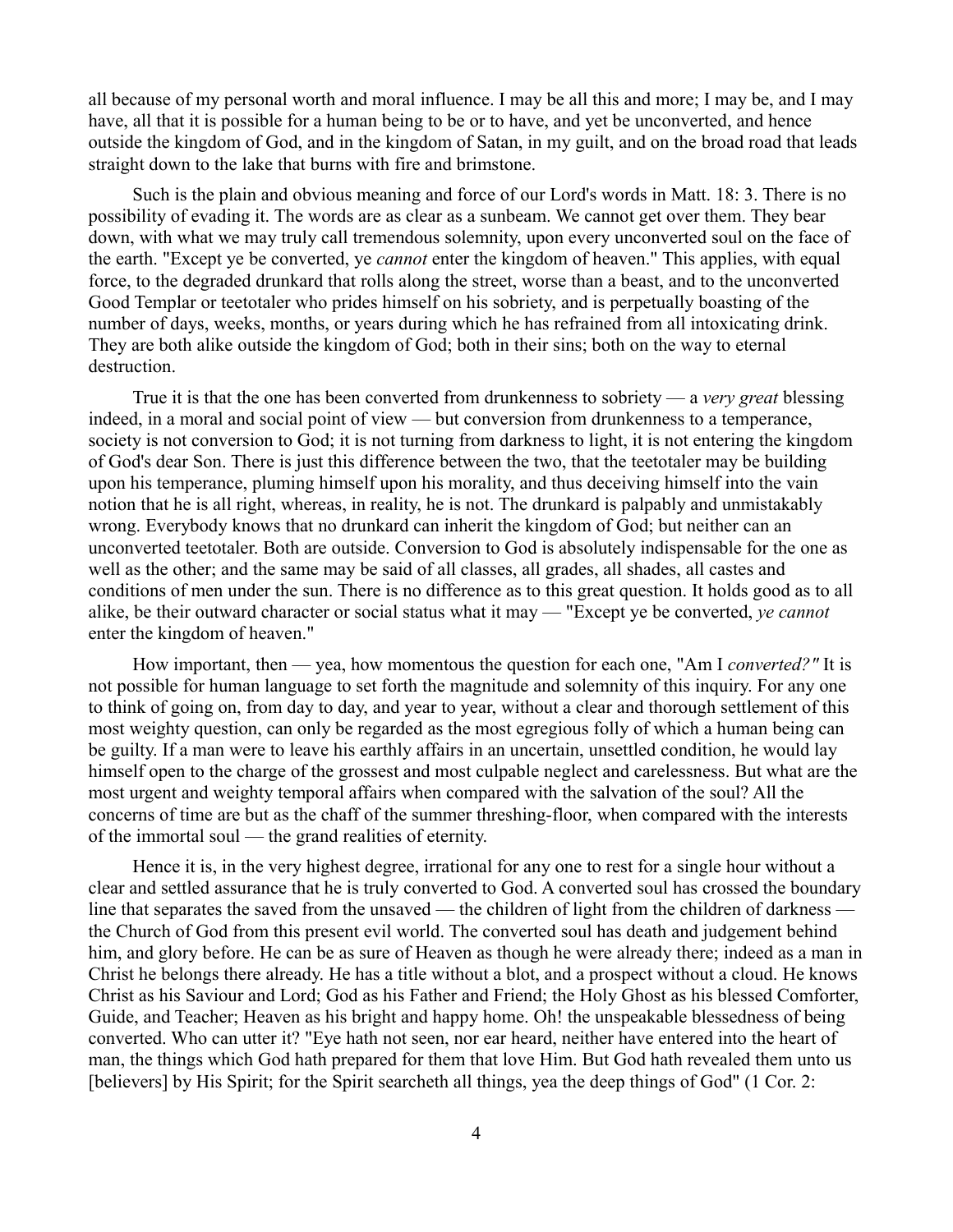#### 9-10).

And now let us inquire what this conversion is, whereof we speak. Well, indeed, will it be for us to be divinely instructed as to this. An error here will prove disastrous in proportion to the interests at stake.

Many are the mistaken notions in reference to conversion. Indeed we might conclude, from the very fact of the vast importance of the subject, that the great enemy of our souls and of the Christ of God would seek, in every possible way, to plunge us into error respecting it. If he cannot succeed in keeping people in utter carelessness as to the subject of conversion, he will endeavour to blind their eyes as to its true nature. If, for example, a person has been roused, by some means or other, to a sense of the utter vanity and unsatisfactoriness of worldly amusements, and the urgent necessity of a change of life, the arch-deceiver will seek to persuade such an one to become religious, to busy himself with ordinances, rites and ceremonies, to give up balls and parties, theatres and concerts, drinking, gambling, hunting and horse-racing; in a word, to give up all sorts of gaiety and amusement, and engage in what is called a religious life, to be diligent in attending the public ordinances of religion, to read the Bible, say prayers, and give alms, to contribute to the support of the great religious and benevolent institutions of the country.

Now, this is not conversion. A person may do all this, and yet be wholly unconverted. A religious devotee whose whole life is spent in vigils, fastings, prayers, self-mortifications and alms deeds, may be as thoroughly unconverted, as far from the kingdom of God as the thoughtless pleasure hunter, whose whole life is spent in the pursuit of objects as worthless as the withered leaf or the faded flower. The two characters, no doubt, differ widely — as widely perhaps, as any two could differ. But they are both unconverted, both outside the blessed circle of God's salvation, both in their sins. True, the one is engaged in "wicked worked and the other in "dead works;" they are both out of Christ; they are unsaved; they are on the way to hopeless, endless misery. The one, just as surely as the other, if not savingly converted, will find his portion in the lake that burneth with fire and brimstone.

Again, conversion is not a turning from one religious system to another. A man may turn from Judaism, Paganism, Mahometanism, or Popery, to Protestantism, and yet be wholly unconverted. No doubt, looked at from a social, moral, or intellectual standpoint, it is much better to be a Protestant than a Mahometan; but as regards our present thesis, they are both on one common platform, both unconverted. Of one, just as truly as the other, it can be said, unless he is converted, he cannot enter the Kingdom of God. Conversion is not joining a religious system, be that system ever so pure, ever so sound, ever so orthodox. A man may be a member of the most respectable religious body in Christendom, and yet be an unconverted, unsaved man, on his way to eternal perdition.

So also as to the theological creeds. A man may subscribe to any of the great standards of religious belief, the Thirty-nine Articles, the Westminister Confession, John Wesley's sermons, Fox and Barclay, or any other creed, and yet be wholly unconverted, dead in trespasses and sins, and on his way to that place where a single ray of hope can never break in upon the awful gloom of eternity.

Of what use, we may lawfully inquire, is a religious system or a theological creed to a man who has not a single spark of divine life? Systems and creeds cannot quicken, cannot save, cannot give eternal life. A man may work on in religious machinery like a horse in a mill, going round and round, from one year's end to another, leaving off just where he began, in a dreary monotony of dead works. What is it all worth? what does it all come to? where does it all end? *Death!* Yes; and what then? Ah! that is the question Would to God the weight and seriousness of this question were more fully realized! But further, Christianity itself, in all its full-orbed light, may be embraced as a system of religious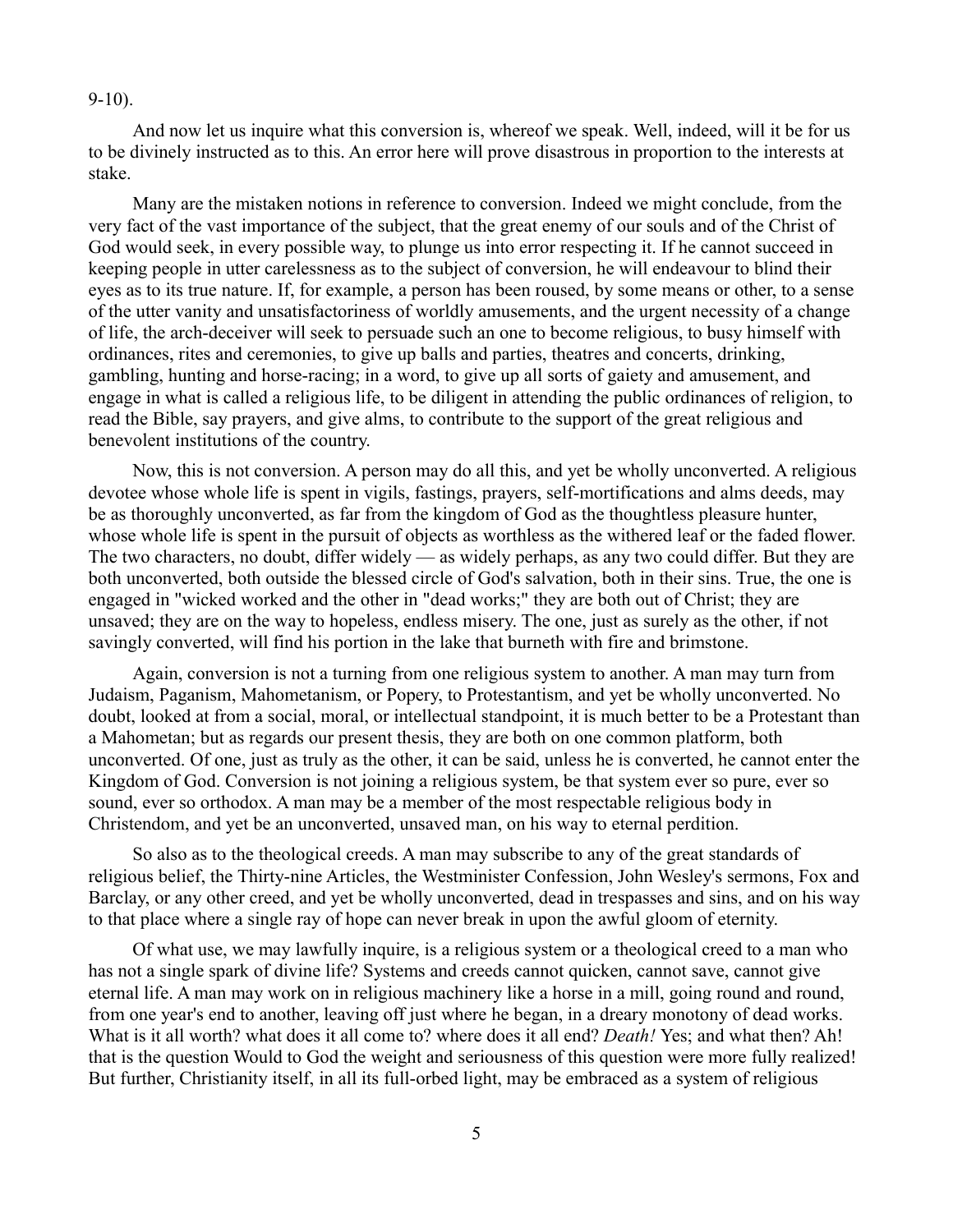belief. A person may be intellectually delighted — almost entranced with the glorious doctrines of grace, a full, free gospel, salvation without works, justification by faith; in short, all that goes to make up our glorious New Testament Christianity. A person may profess to believe and delight in this; he may even become a powerful writer in defence of Christian doctrine, an earnest eloquent preacher of the gospel. All this may be true, and yet the man be wholly unconverted, dead in trespasses and sins, hardened, deceived and destroyed by his very familiarity with the precious truths of the gospel-truths that have never gone beyond the region of his understanding — never reached his conscience never touched his heart, never converted his soul.

This is about the most appalling case of all. nothing can be more awful, more terrible, than the case of a man professing to believe and delight in, yea, actually preaching the gospel of God, and teaching all the grand characteristic truths of Christianity, and yet wholly unconverted, unsaved, and on his way to an eternity of ineffable misery — misery which must needs be intensified to the very highest degree, by the remembrance of the fact that he once professed to believe, and actually undertook to preach the most glorious tidings that ever fell on mortal ears.

O! reader, whoever thou art, do, we entreat of thee, give thy fixed attention to these things. Rest not, for one hour, until thou art assured of thy genuine, unmistakable conversion to God.

# Part 3

Having thus far seen the absolute necessity, in every case, of conversion, and having, in some measure, sought to point out what conversion is *not,* we have now to inquire what it *is.* And here we must keep close to the veritable teaching of holy Scripture. We can accept nothing less, nothing different.

It is greatly to be feared that very much of what passes, now-a-days, for conversion is not conversion at all. Many so-called cases of conversion are published and talked of, which cannot stand the test of the Word of God. Many profess to be converted, and are accredited as such, who prove to be merely stony-ground hearers. There is no depth of spiritual work in the heart, no real action of the truth of God on the conscience, no thorough breaking with the world. It may be the feelings are wrought upon by human influence, and certain evangelical sentiments take possession of the mind; but *self is* not judged; there is a clinging to earth and nature; a lack of that deep-toned earnestness and genuine reality which so remarkably characterise the conversions recorded in the New Testament, and for which we may always look where the work of conversion is divine.

We do not here attempt to account for all these superficial cases; we merely refer to them in order that all who are engaged in the blessed work of evangelization may be led to consider the matter in the light of holy Scripture, and to see how far their own mode of working may call for holy correction. It may be there is too much of the merely human element in our work. We do not leave the Spirit of God to act. We are deficient in faith, in the power and efficacy of the simple work of Christ itself. There may be too much effort to work on the feelings, too much of the emotional and the sensational. Perhaps, too, in our desire to reach results — a desire which may be right enough in itself — we are too ready to accredit and announce, as cases of conversion, many which, alas! are merely ephemeral.

All this demands our serious attention. It is of the very last possible importance that we allow the Spirit of God to work and to display — as He most assuredly will — the fruit of His work. All that He does is well done, and it will speak for itself in due time. There is no necessity for us to blaze around our cases of conversion. all that is divinely real will shine out to the praise of Him to whom all praise is due. and then the workman will have his own deep and holy joy. He will see the results of his work, and think of them in adoring homage and worship at his Masters feet — the only safe and happy place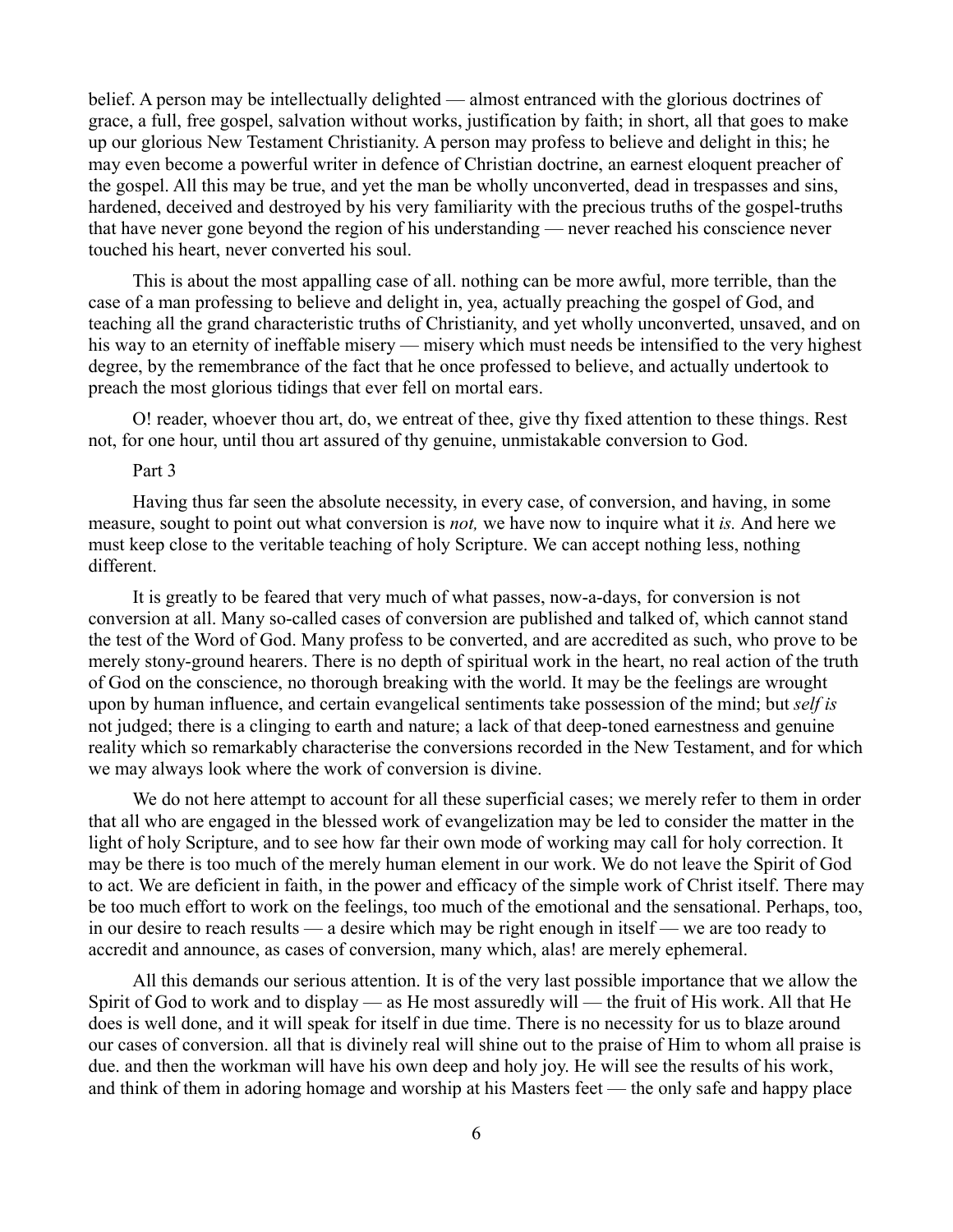to think of them.

Will this lessen our earnestness? The very reverse; it will intensify our earnestness immensely. We shall be more earnest in pleading with God in secret, and in pleading with our fellows in public.

We shall feel more deeply the divine seriousness of the work, and our own utter insufficiency. We shall ever cherish the wholesome conviction that the work must be of God from first to last. This will keep us in our right place, that of self-emptied dependence upon God, who is the Doer of all the works that are done upon the earth. We shall be more on our faces before the mercy-seat, both in the closet and in the assembly, in reference to the glorious work of conversion; and then, when the golden sheaves and mellow clusters appear, when genuine cases of conversion turn up — cases which speak for themselves, and carry their own credentials with them to all who are capable of judging — then verily shall our hearts be filled with praise to the God of all grace who has magnified the name of His Son Jesus Christ in the salvation of precious souls.

How much better is this than to have our poor hearts puffed up with pride and self-complacency by reckoning up our cases of conversion! How much better, safer and happier to be bowed in worship before the throne, than to have our names heralded to the ends of the earth as great preachers and wonderful evangelists! No comparison, in the judgement of a truly spiritual person. The dignity, reality, and seriousness of the work will be realized; the happiness, the moral security, and the real usefulness of the workman will be promoted; and the glory of God secured and maintained.

Let us see how all this is illustrated in 1 Thessalonians 1. "Paul, and Silvanus, and Timotheus, unto the assembly of the Thessalonians in God the Father, and the Lord Jesus Christ: grace be unto you, and peace from God our Father, and the Lord Jesus Christ. We give thanks to God always for you all, making mention of you in our prayers: remembering without ceasing your work *of faith* and labour of *love*, and patience of *hope"* — the grand elements of true Christianity — "in our Lord Jesus Christ, in the sight of God and our Father; knowing, brethren beloved of God, your election." How did he know it? By the clear and unquestionable evidence afforded in their practical life — the only way in which the election of any one can be known. "For our gospel came not unto you in word only, but also *in power,* and in the Holy Ghost, and in much assurance; *as ye know what manner of men we were among you for your sake."*

The blessed apostle was, in his daily life, the exponent of the gospel which he preached. He *lived* the gospel. He did not demand or exact aught of them. He was not burdensome to them. He preached unto them the precious gospel of God freely; and in order that he might do so, he wrought with labour and travail, night and day. He was as a loving, tender nurse, going in and out among them. There were with him no high-sounding words about himself, or his office, or his authority, or his gifts, or his preaching, or his wonderful doings in other places. He was the loving, lowly, unpretending, earnest, devoted workman, whose work spoke for itself, and whose whole life, his spirit, style, deportment, and habits, were in lovely harmony with his preaching.

How needful for all workmen to ponder these things! We may depend upon it that very much of the shallowness of our work is the fruit of the shallowness of the workman. Where is the power? Where is the demonstration of the Spirit? Where is the "much assurance"? Is there not a terrible lack of these things in our preaching? There may be a vast amount of fluent talking; a great deal of so-called cleverness; and much that may tickle the ear, act on the imagination, awaken a temporary interest, and minister to mere curiosity. But oh! where is the holy unction, the living earnestness, the profound seriousness? And then the living exponent in the daily life and habits — where is this? May the Lord revive His work in the hearts of His workmen, and then we may look for more of the results of the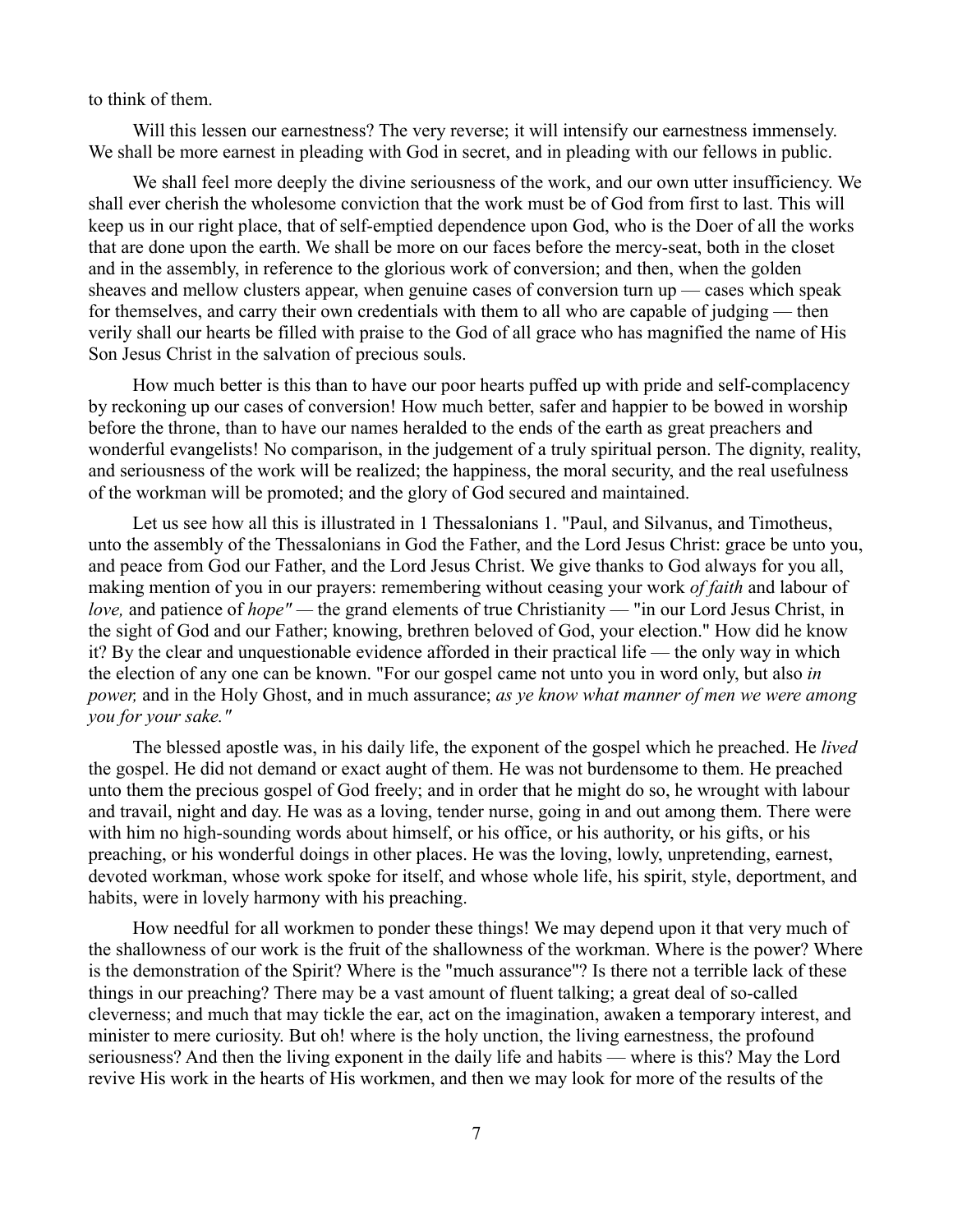work.

Do we mean to teach that the work of conversion depends upon the workman? Far away be the monstrous notion! The work depends wholly and absolutely on the power of the Holy Ghost, as the very chapter now lying open before us proves beyond all question. It must ever hold good, in every department and every stage of the work, that it is "not by might nor by power; but by My Spirit, saith the Lord."

But what kind of instrument does the Spirit ordinarily use? Is not this a weighty question for us workmen? What sort of vessels are "meet for the Master's use"? Empty vessels — clean vessels. Are we such? Are we emptied of ourselves? Are we cured of our deplorable self-occupation? Are we "clean"? Have we clean hands? Are our associations, our ways, our circumstances, clean? If not, how can the Master use us in His holy service? May we all have grace to weigh these questions in the divine presence! May the Lord stir us all up, and make us more and more vessels such as He can use for His glory!

We shall now proceed with our quotation. The whole passage is full of power. The character of the workman on the one hand, and of the work on the other, demands our most serious attention.

"And ye became followers of us, and of the Lord, having received the word in much affliction, with joy of the Holy Ghost: so that ye were ensamples [or models] to all that believe in Macedonia and Achaia. For from you sounded out the word of the Lord, not only in Macedonia and Achaia, but also in every place your faith to Godward is spread abroad; so that we need not to speak anything, for they themselves show of us what manner of entering in we had unto you."

This was real work. It carried its own credentials with it. There was nothing vague or unsatisfactory about it — no occasion for any reserve in forming or expressing a judgement respecting it. It was clear, distinct, and unmistakable. It bore the stamp of the Master's hand, and carried conviction to every mind capable of weighing the evidence. The work of conversion was wrought, and the fruits of conversion followed in delightful profusion. The testimony went forth far and wide, so that the workman had no need to speak about his work. There was no occasion for him to reckon up and publish the number of conversions at Thessalonica. All was divinely real. It was a thorough work of God's Spirit as to which there could be no possible mistake, and about which it was superfluous to speak.

The apostle had simply preached the Word in the power of the Holy Ghost, in much assurance. There was nothing vague, nothing doubtful about his testimony. He preached as one who fully believed and thoroughly entered into what he was preaching about. It was not the mere fluent utterance of certain known and acknowledged truths — not the cut and dry statement of certain barren dogmas. No; it was the living outpouring of the glorious gospel of God, coming from a heart that felt profoundly every utterance, and falling upon hearts prepared by God's Spirit for its reception.

Such was the work at Thessalonica — a blessed divine work — all real, the genuine fruit of God's Spirit. It was no mere religious excitement, nothing sensational, no high pressure, no attempt to "get up a revival." All was beautifully calm. The workman, as we are told in Acts 17, "came to Thessalonica, where was a synagogue of the Jews; and as his manner was, he went in unto them, and three Sabbath days reasoned with them out of the Scriptures" — Precious, powerful reasoning! would to God we had more of it in our midst! — "opening and alleging that Christ must needs have suffered, and risen again from the dead, and that this Jesus, whom I preach unto you, is Christ."

How simple! Preaching Jesus out of the Scriptures! Yes, here lay the grand secret of Paul's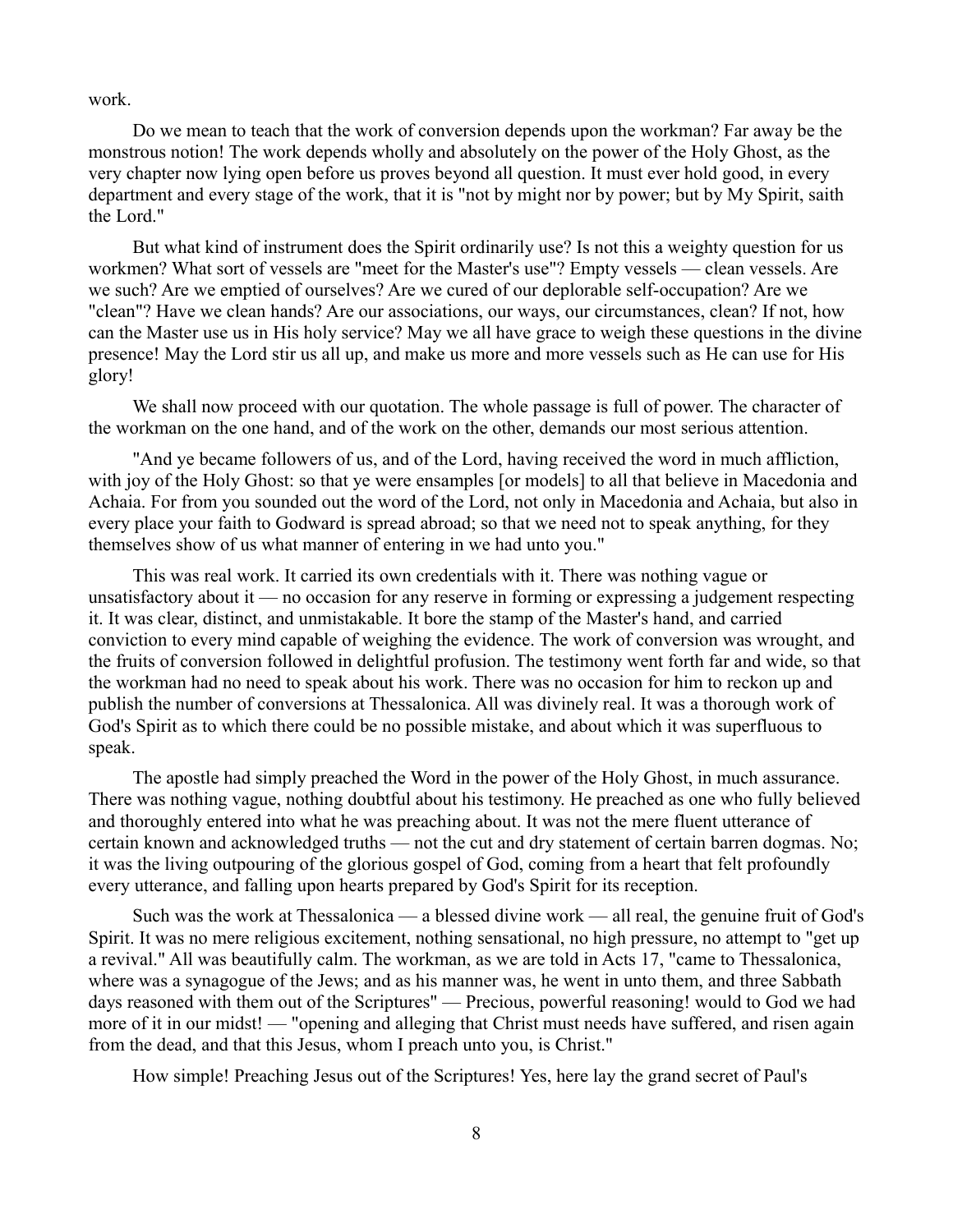preaching. He preached a living Person, in living power, on the authority of a living Word, and this preaching was received in living faith, and brought forth living fruit, in the lives of the converts. This is the preaching that God has ordained and uses. It is not sermonising, not religious talk, but the preaching of Christ by the Holy Ghost speaking through men who are themselves under the power of what they are preaching. God grant us more of this!

# Part 4

The last two verses of our chapter (1 Thess. 1) demand our very special attention. They furnish a remarkable statement of the real nature of conversion. They show, very distinctly, the depth, clearness, fullness, and reality of the work of God's Spirit in those Thessalonian converts. There was no mistaking it. It carried its own credentials with it. It was no uncertain work. It did not call for any careful examination ere it could be accredited. It was a manifest, unmistakable work of God, the fruits of which were apparent to all. "They themselves show of us what manner of entering in we had unto you, and how *ye turned to God from idols,* to serve the living and true God; and to wait for His Son from heaven, whom He raised from the dead, Jesus, who delivered us from the wrath to come" (vers. 9-10).

Here, then, we have a divine definition of conversion — brief, but comprehensive. It is a turning from and a turning *to.* They turned from idols. There was a complete break with the past, a turning of the back, once and forever, on their former life and habits; a thorough surrender of all those objects that had ruled their hearts and commanded their energies.

Those dear Thessalonians were led to judge, in the light of divine truth, their whole previous course, and not only to judge it, but to abandon it unreservedly. It was no half-and-half work. There was nothing vague or equivocal about it. It was a marked epoch in their history — a grand turningpoint in their moral and practical career. It was not a mere change of opinion, or the reception of a new set of principles, a certain alteration in their intellectual views. It was far more than any or all of these things. It was the solemn discovery that their whole past career had been one great, dark, monstrous lie. It was the real heart conviction of this. Divine light had broken in upon their souls, and in the power of that light they judged themselves and the entire of their previous history. There was an out-and-out surrender of that world which had hitherto ruled their hearts' affections; not a shred of it was to be spared.

And what, we may ask, produced this marvellous change? Simply the Word of God brought home to their souls in the mighty power of the Holy Ghost. We have referred to the inspired account of the apostle's visit to Thessalonica. We are told that "he reasoned with them out of the Scriptures." He sought to bring their souls into direct contact with the living and eternal Word of God. There was no effort to act on their feelings and imagination. All this the blessed workman judged to be utterly valueless. He had no confidence whatever in it. His confidence was in the Word and Spirit of God. He assured the Thessalonians of this very thing in the most touching manner, in 1 Thess. 2: "For this cause," he says, "thank we God without ceasing, because, when ye received the word of God which ye heard of us, ye received it *not as the word of men,* but, as it is in truth, *the word of God,* which effectually worketh also in you that believe."

This is what we may call a vital and cardinal point. The Word of God, and that alone, in the mighty hand of the Holy Ghost, produced these grand results in the case of the Thessalonians, which filled the heart of the beloved apostle with unfeigned thanksgiving to God. He rejoiced that they were not linked on to him, but to the living God Himself, by means of His Word. This is an imperishable link. It is as enduring as the Word which forms it. The word of man is as perishable as himself; but the Word of the Lord endureth forever. The apostle, as a true workman, understood and felt all this, and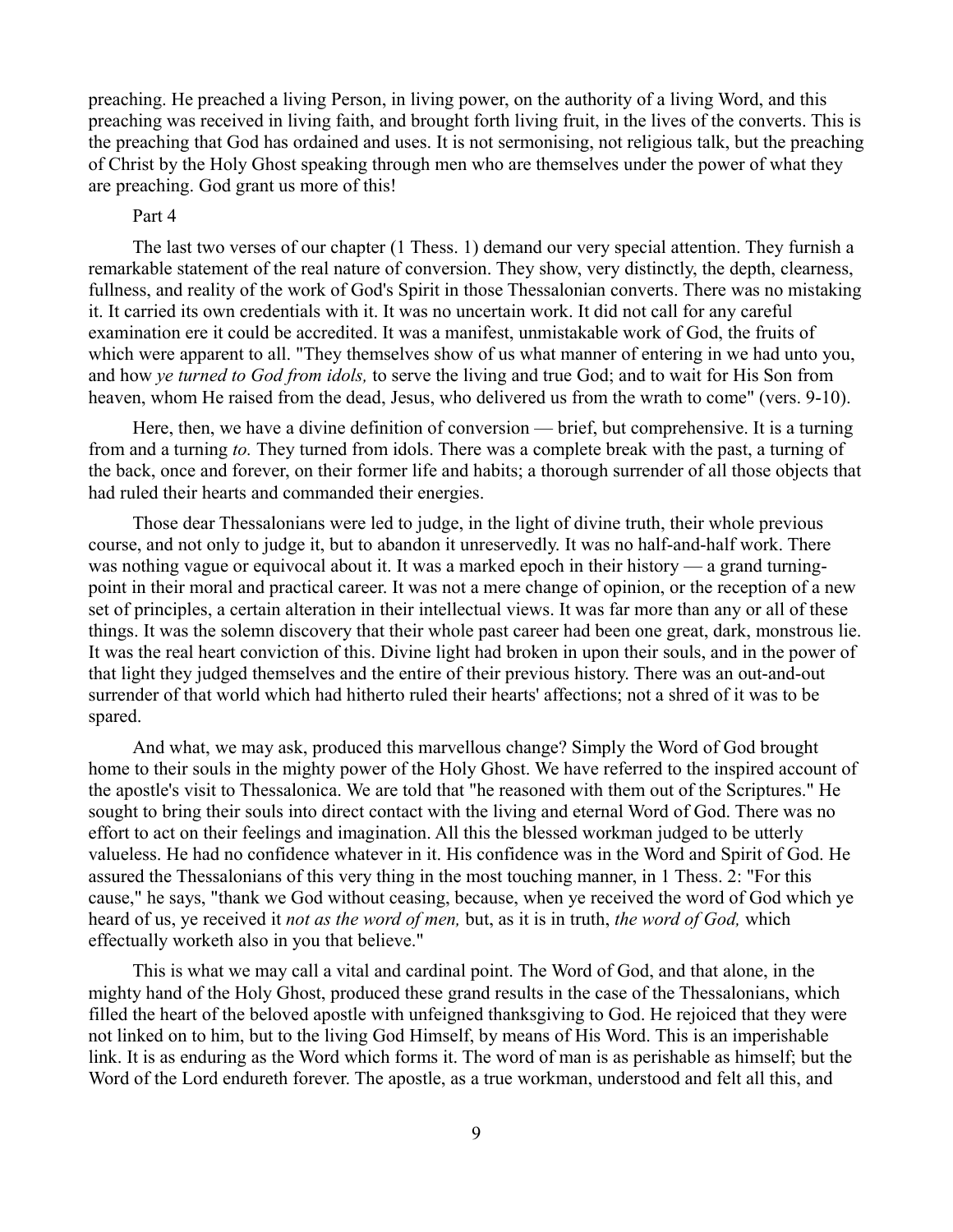hence his holy jealousy, in all his ministry, lest the souls to whom he preached should, in any way, lean upon him instead of on the One whose messenger and minister he was.

Hear what he says to the Corinthians: "And I, brethren, when I came unto you, came not with excellency of speech or of wisdom, declaring unto you *the testimony of God.* For I determined not to know anything among you, saving Jesus Christ, and Him crucified. And I was with you in weakness, and in fear, and in much trembling. And my speech and my preaching was not with enticing words of man's wisdom, but *in demonstration of the Spirit* and of power; that your faith should not stand in the wisdom of men, but *in the power of God"* (1 Cor. 2: 1-5).

Here we have true ministry — "the testimony of God," and "the demonstration of the Spirit" the Word and the Holy Ghost. Nothing else is of any value. All mere human influence, human power, and the results produced by human wisdom or energy, are perfectly worthless — yea, positively mischievous. The workman is puffed up by the apparent results of his work paraded and talked of, and the poor souls that are acted upon by this false influence are deceived, and led into an utterly false position and false profession. In a word, the whole thing is disastrous in the extreme.

Not so when the Word of God, in its mighty moral power, and the energy of the Holy Ghost, are brought to bear on the heart and conscience. Then it is we see divine results, as in the case of the Thessalonians. Then indeed it is made apparent, beyond all question, who is the workman. It is not Paul, or Apollos, or Cephas, but God Himself, whose work accredits itself, and shall stand forever; all homage to His holy name! The apostle had no need to reckon up and publish the results of his work at Thessalonica, or rather God's work by his means. It spoke for itself. It was genuine. It bore, with unmistakable distinctness, the stamp of God upon it, and this was quite enough for Paul; and it is quite enough for every true-hearted, self-emptied workman. Paul preached the Word, and that Word was brought home, in the quickening energy of the Holy Ghost, to the hearts of the Thessalonians. It fell into good ground, took root, and brought fruit in abundance.

And let us mark the fruit. "*Ye turned from idols."* Here we have, in one word, the whole life of every unconverted man, woman, or child on the face of the earth. It is all wrapped up and presented to our view in the one expression, *"idols."* It is not by any means necessary to bow down to a stock or a stone in order to be an idolater. Whatever commands the heart is an idol; the yielding of the heart to that thing is idolatry, and the one who so yields it is an idolater. Such is the plain, solemn truth in this matter, however unpalatable it may be to the proud human heart. Take that one great, crying, universal sin of "covetousness." What does the inspired apostle call it? He calls it "idolatry." How many hearts are commanded by money! How many worshipers bow down before the idol of gold! What is covetousness? Either a desire to get more, or the love of what we have. We have both forms in the New Testament. The Greek has a word to represent both. But whether it be the desire to grasp, or the desire to hoard, in either case it is idolatry.

And yet the two things may be very unlike in their outward development. The former, that is, the desire to get more, may often be found in connection with a readiness to spend; the latter, on the contrary, is generally linked with an intense spirit of hoarding. There, for example, is a man of great business capacity — a thorough commercial genius — in whose hand everything seems to prosper. He has a real zest for business, an unquenchable thirst for making money. His one object is to get more, to add thousand to thousand, to strengthen his commercial foundation, and enlarge his sphere. He lives, thrives, and revels in the atmosphere of commerce.

He started on his career with a few pence in his pocket, and he has risen to the proud position of a merchant prince. He is not a miser. He is as ready to scatter as to obtain. He fares sumptuously,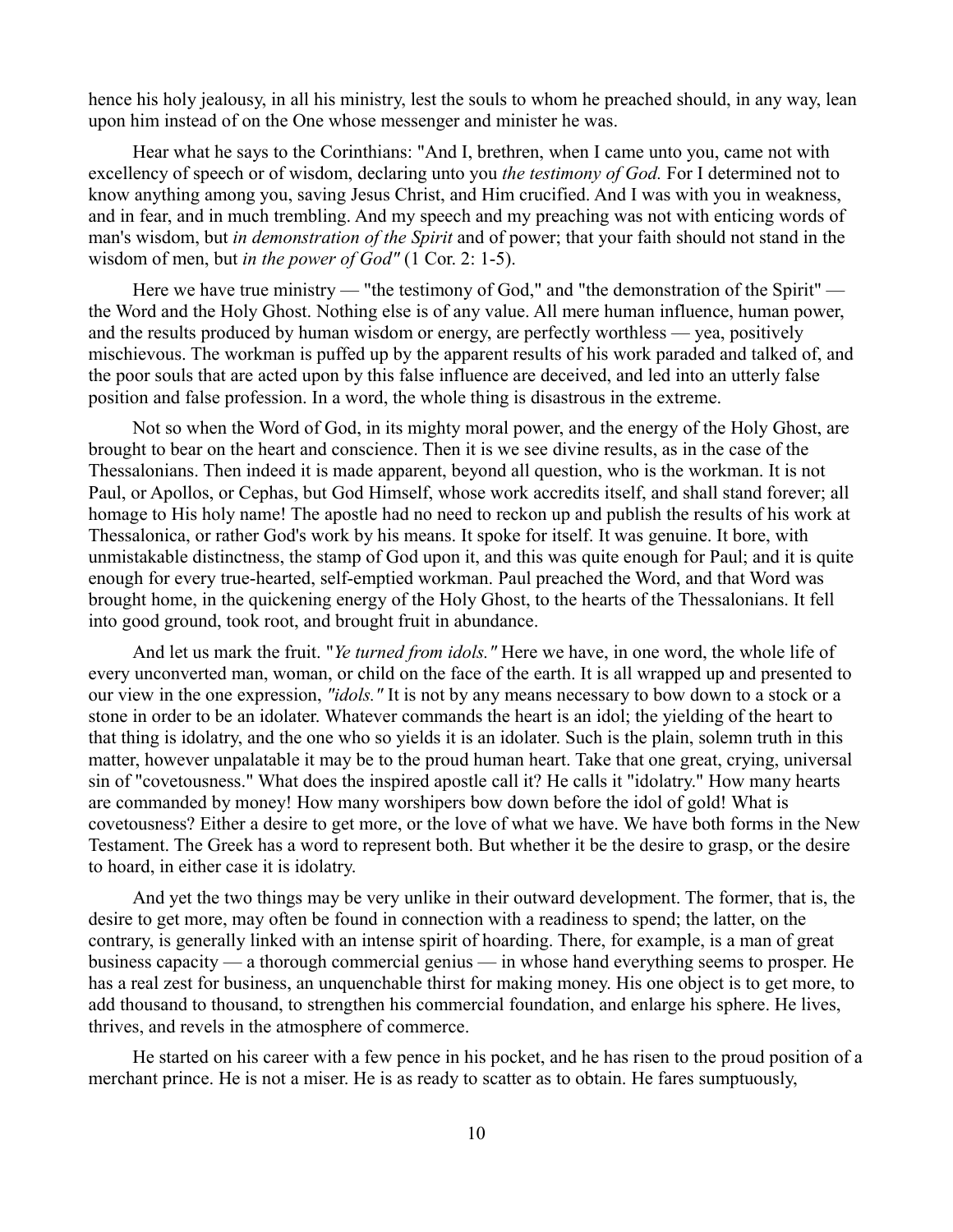entertains with a splendid hospitality, gives munificently to manifold public objects. He is looked up to and respected by all classes of society.

But he loves to get more. He is a covetous man — an idolater. True, he despises the poor miser who spends his nights over his money-bags, "holding strange communion with his gold"; delighting his heart and feasting his eyes with the very sight of the fascinating dust, refusing himself and his family the common necessaries of life; going about in rags and wretchedness, rather than spend a penny of the precious hoard; who loves money, not for what it can get or give, but simply for its own sake; who loves to accumulate, not that he may spend, but that he may hoard; whose one ruling desire is to die worth so much wretched dust — strange, contemptible desire!

Now these two are apparently very different, but they meet in one point; they stand on one common platform; they are both covetous, and they are both idolaters. [The two Greek words to which we have alluded in the text: are, (*pleonexia* — the desire to get more), and (*philarguria* — the love of money). Now it is the former that occurs in Col. 3: 5 — "Covetousness, which is idolatry"; and there it stands in the terrible category with some of the very vilest sins that stain the pages of human history.] This may sound harsh and severe, but it is the truth of God, and we must bow down before its holy authority. True it is that nothing is apparently more difficult to bring home to the conscience than the sin of covetousness — that very sin which the Holy Ghost declares to be idolatry. Thousands might see it in the case of the poor degraded miser, who nevertheless would be shocked by its application to a merchant prince.

It is one thing to see it in others, and quite another to judge it in ourselves. The fact is, that nothing but the light of the Word of God shining in upon the soul, and penetrating every chamber of our moral being, can enable us to detect the hateful sin of covetousness. The pursuit of gain — the desire to have more — the spirit of commerce — the ability to make money — the desire to get on all this is so "highly esteemed amongst men," that very few, comparatively, are prepared to see that it is positively "an abomination in the sight of God." The natural heart is formed by the thoughts of men. It loves, adores and worships the objects that it finds in this world; and each heart has its own idol. One worships gold, another worships pleasure, another worships power. Every unconverted man is an idolater; and even converted men are not beyond the reach of idolatrous influences, as is evident from the warning note raised by the venerable apostle, "Little children, keep yourselves from idols" (1 John 5: 21).

Reader, will you permit us to put a plain, pointed question to you, ere we proceed further? Are you converted? Do you profess to be so? Do you take the ground of being a Christian? If so, have you turned from idols? Have you really broken with the world, and with your former self? Has the living Word of God entered your heart, and led you to judge the whole of your past life, whether it has been a life of gayety and thoughtless folly, a life of busy money-making, a life of abominable vice and wickedness, or a life of mere religious routine — Christless, faithless, worthless religion?

Say, how is it? Be thoroughly in earnest. Be assured there is an urgent demand for out-and-out earnestness in this matter. We cannot hide from you the fact that we are painfully conscious of the sad lack of thorough decision amongst us. We have not, with sufficient emphasis or distinctness, "turned from idols." Old habits are retained; former lusts and objects rule the heart. The temper, style, spirit and deportment do not bespeak conversion. We are sadly too like our former selves — too like the openly and confessedly worldly people around us.

All this is really terrible. We fear it is a sad hindrance to the progress of the gospel and the salvation of souls. The testimony falls powerless on the ears of those to whom we speak, because we do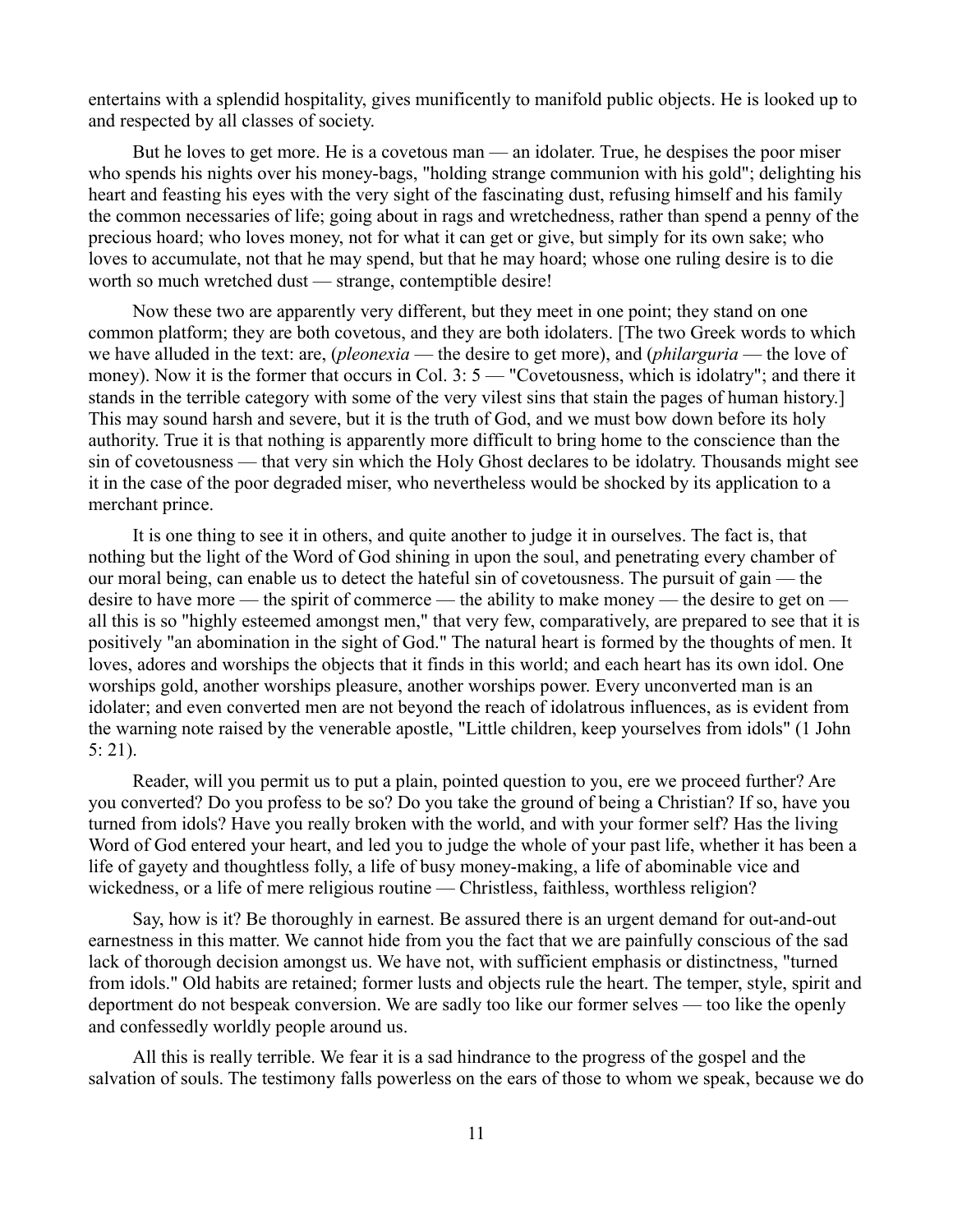not seem as though we ourselves really believe what we are talking about. The apostle could not say to us, as he said to his dear Thessalonian converts, "From you sounded out the word of the Lord . . . so that we need not to speak anything." There is a want of depth, power and markedness in our conversion. The change is not sufficiently apparent. Even where there is a work, there is a tameness, feebleness and vagueness about it truly deplorable and discouraging.

## Part 5

We are now called to consider what we may term the positive side of the great subject of conversion. We have seen that it is a turning from idols — a turning from all those objects which ruled our hearts and engaged our affections — the vanities and follies, the lusts and pleasures which made up the whole of our existence in the days of our darkness and blindness. It is, as we read in Acts 26: 18, a turning from darkness, and from the power of Satan; and, as we read in Gal. 1: 4, a turning from this present evil world.

But conversion is much more than all this. It would, in one sense, be but a poor thing if it were merely a turning "from sin, the world, and Satan." No doubt it is a signal mercy to be delivered, once and forever, from all the wretchedness and moral degradation of our former life; from the terrible thraldom of the god and prince of this world; from all the hollowness and vanity of a world that lieth in the arms of the wicked one; and from the love and practice of sin — the vile affections which once held sway over us. We cannot be too thankful for all that is included in this side of the question.

But, we repeat, there is very much more than this. The heart may feel disposed to inquire, "What have we gotten in lieu of all we have given up? Is Christianity merely a system of negations? If we have broken with the world and self — if we have given up our former pleasures and amusements — if, in short, we have turned our back upon what goes to make up life in this world, what have we instead?"

1 Thessalonians 1: 9 furnishes, in one word, the answer to all these inquiries — an answer full, clear, distinct, and comprehensive. it is — "Ye turned to *God*."

Precious answer! Yes, unspeakably precious to all who know aught of its meaning. What have I got instead of my former "idols"? God! Instead of this world's vain and sinful pleasures? God! Instead of its riches, honours, and distinctions? God! Oh, blessed, glorious, perfect Substitute! What had the prodigal instead of the rags of the far country? The best robe in the father's house! Instead of the swine's husks? The fatted calf of the father's providing! Instead of the degrading servitude of the far country? The father's welcome, his bosom, and his table!

Reader, is not this a blessed exchange? Have we not, in the familiar, but ever charming history of the prodigal a most touching and impressive illustration of true conversion in both its sides? May we not well exclaim, as we gaze on the inimitable picture, "What a conversion! What a turning from and turning to!" Who can utter it? What human tongue can adequately set forth the feelings of the returned wanderer when pressed to the father's bosom and bathed in the light and love of the father's house? The rags, the husks, the swine, the slavery, the cold selfishness, the destitution, the famine, the misery, the moral degradation — all gone, and gone forever; and instead thereof the ineffable delight of that bright and happy home, and, above all, the exquisite feeling that all that festive joy which surrounded him was wakened up by the very fact of his return — that it made the father glad to get him back!

But we shall, perhaps, be told that this is but a figure. Yes; but a figure of what? Of a precious, a divine reality; a figure of what takes place in every instance of true conversion, if only it be looked at from a heavenly standpoint. It is not a mere surrender of the world, with its thousand and one vanities and follies. It is this, no doubt; but it is very much more. It is being brought to God, *brought home,*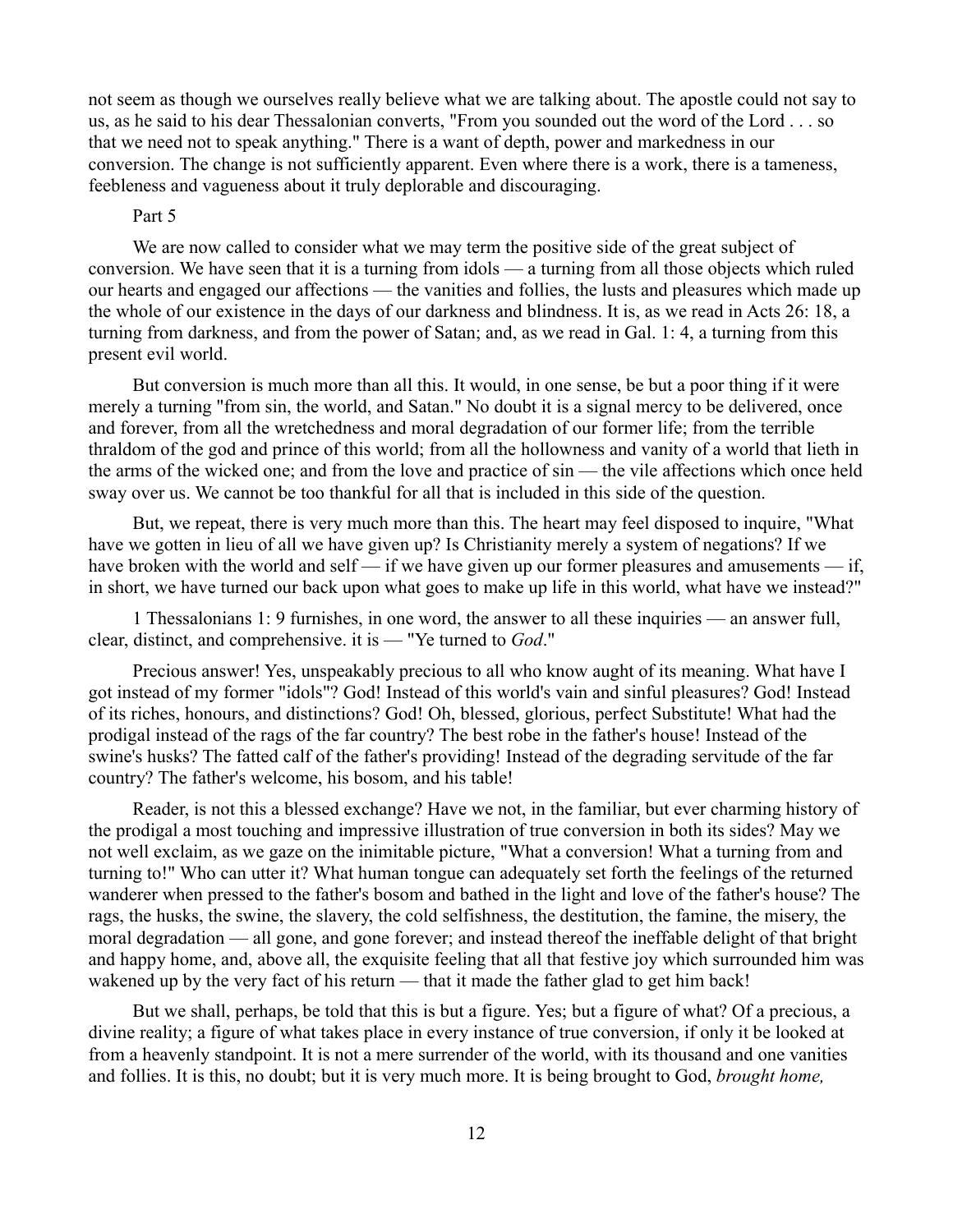brought to the Father's bosom, brought into the family; made — not in the language of a barren formulary, but in the power of the Spirit, and by the mighty action of the Word — a child of God, a member of Christ, and an heir of the kingdom.

This, and nothing less, is conversion. Let the reader see that he thoroughly understands it. Let him not be satisfied with anything short of this grand reality — this turning from darkness to light, from the power of Satan, and from the worship of idols, to God. The Christian is, in one sense, as really brought to God now as if he were actually in Heaven. This may seem strong, but it is blessedly true. Hear what the apostle Peter says as to this point: "Christ hath once suffered for sins, the Just for the unjust, to bring us to" — what? Heaven when we die? Nay; but "to bring us to God" *now*. So, also, in Rom. 5 we read, "For if, when we were enemies, we were reconciled to God by the death of His Son, much more, being reconciled, we shall be saved by His life! And not only so, but we also joy *in God,* through our Lord Jesus Christ, by whom we have now received the reconciliation. "

This is an immense principle. It is not within the compass of human language to set forth all that is involved in being "turned," or "brought to God." Our adorable Lord Jesus Christ brings all who believe in His name into God's presence, in all His own perfect acceptability. They come in all the credit, and virtue, and value of the blood of Jesus, and in all the fragrance of His most excellent name. He brings us into the very same position with Himself. He links us with Himself, and shares with us all He has, and all He is, save His Deity, which is incommunicable. We are perfectly identified with Him.

"Yet a little while, and the world seeth Me no more; but ye see Me; *because I live, ye shall live* also." Again, "Peace I leave with *you, My peace I give unto you;* not as the world giveth, give I unto you. Let not your heart be troubled, neither let it be afraid." "These things have I spoken unto you, that *My joy might remain in you,* and that your joy might be full." "Henceforth I call you not servants, for the servant knoweth not what his lord doeth; but I have called you friends, for *all things that I have heard of My Father I have made known unto you."*

So, also, in that marvellous prayer in John 17, we read, "I have given unto them the words which Thou gavest Me; and they have received them, and have known surely that I came out from Thee, and they have believed that Thou didst send Me. I pray for them; I pray not for the world, but for them which Thou hast given Me; for they are Thine. And all Mine are Thine, and Thine are Mine, and I am glorified in them." "I have given them Thy word; and the world hath hated them, because *they are not of the world, even as I am not of the world." "As Thou hast sent Me into the world, even so have I also sent them into the world."* 

*"And the glory which Thou gavest Me I have given them; that they may be one, even as We are one: I* in them, and Thou in Me, that they may be made perfect in one; and that the world may know that Thou hast sent Me, *and hast loved them as Thou hast loved Me.* Father, I *will that they also whom Thou hast given Me be with Me where I am;* that they may behold My glory which Thou hast given Me; for thou lovedst Me before the foundation of the world. O righteous Father, the world hath not known Thee, but I have known Thee, and these have known that Thou hast sent Me. And I have declared unto them Thy name, and will declare it; that *the love wherewith Thou hast loved Me may be in them, and I in them."*

Now it is utterly impossible to conceive anything higher or more blessed than this. To be so thoroughly identified with the Son of God, to be so wholly one with Him as to share in the very same love wherewith He is loved by the Father, to partake of His peace, His joy, His glory — all this involves the very highest possible measure and character of blessing with which any creature could be endowed. To be saved from the everlasting horrors of the pit of hell; to be pardoned, washed, and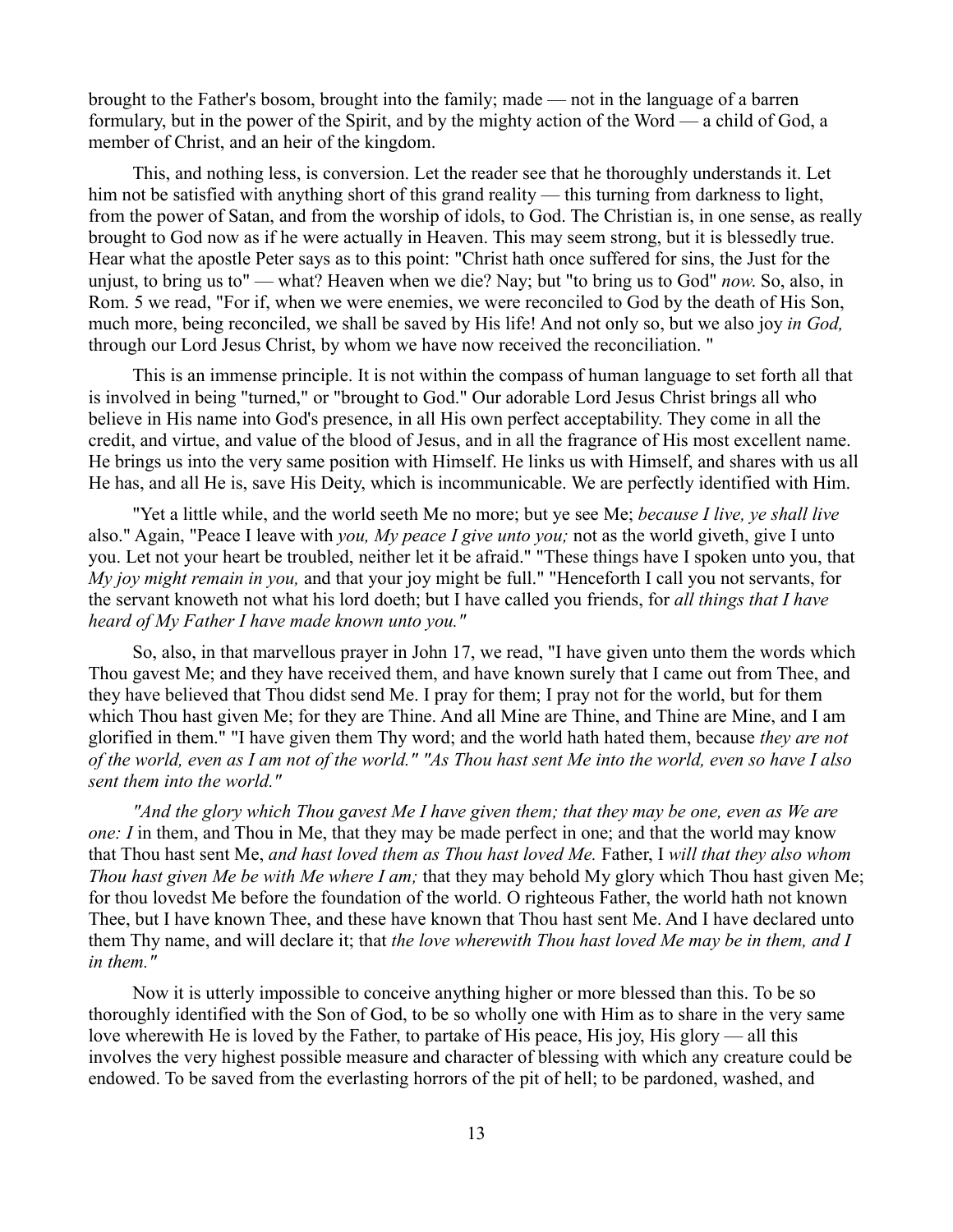justified; to be reinstated in all that Adam lost; to be let into Heaven on any ground or in any character whatsoever, would be marvellous mercy, goodness, and loving-kindness; but to be brought to God in all the love and favour of His own beloved Son, to be intimately associated with Him in all His position before God — His acceptability now — His glory by and by — this, truly, is something which only the heart of God could think of, and only His mighty power accomplish.

Well, all this is involved in the conversion whereof we speak. Such is the magnificent grace of God, such the love wherewith He loved us, even when we were dead in trespasses and sins, enemies in our minds by wicked works, serving divers lusts and pleasures, worshipping idols, the blind, degraded slaves of sin and Satan, children of wrath, and going straight to hell.

And the best of it all is, that it both glorifies the name and gratifies the heart of God to bring us into this place of inconceivable blessedness, love, and glory. It would not satisfy the love of His heart to give us any lower place than that of His own Son. Well might the inspired apostle exclaim, in view of all this stupendous grace, "Blessed be the God and Father of our Lord Jesus Christ, who hath blessed us with all spiritual blessings in heavenly places in Christ; according as He hath chosen us in Him before the foundation of the world, that we should be holy and without blame before Him in love; having predestinated us unto the adoption of children by Jesus Christ to Himself, according to the good pleasure of His will, *to the praise of the glory of His grace, wherein He hath made us accepted in the Beloved,* in whom we have redemption through His blood, the forgiveness of sins, according to the riches of His grace" (Eph. 1).

What depth of love, what fullness of blessing, have we here! It is the purpose of God to glorify Himself, throughout the countless ages of eternity, in His dealings with us. He will display, in view of all created intelligences, the riches of His grace, in His kindness toward us, by Christ Jesus. Our forgiveness, our justification, our perfect deliverance, our acceptance — all the blessings bestowed upon us in Christ — are for the display of the divine glory throughout the vast universe forever. It would not meet the claims of God's glory, or answer the affections of His heart, to have us in any other position but that of His own well-beloved and only begotten Son.

All this is marvellous. It seems too good to be true. But it is worthy of God, and it is His good pleasure so to act toward us. This is enough for us. It may be, and most assuredly is, too good for us to get, but it is not too good for God to give. He acts toward us according to the love of His heart, and on the ground of the worthiness of Christ. The prodigal might ask to be made as one of the hired servants, but this could not be. It would not be according to the Father's heart to have him in the house as a servant. It must be as a son or not at all. If it were a question of desert, we do not deserve the place of a servant any more than that of a son. But, blessed be God, it is not according to our deserts at all, but according to the boundless love of His heart, and to the glory of His holy name.

This, then, is conversion. Thus we are *brought to God.* Nothing short of this. We are not merely turned from our idols, whatever they were, but we are actually brought into the very presence of God, to find our delight in Him, to joy in Him, to walk with Him, to find all our springs in Him, to draw upon His exhaustless resources, to find in Him a perfect answer to all our necessities, so that our souls are satisfied, and that for ever.

Do we want to go back to the idols? Never! Have we any hankering after our former objects? Not if our hearts are realising our place and portion in Christ. Had the prodigal any longings after the husks and the swine when folded in the father's bosom, clothed in the father's house, and seated at the father's table? We do not, and cannot, believe it. We cannot imagine his heaving a single sigh after the far country when once he found himself within the hallowed circle of that bright and blissful home of love.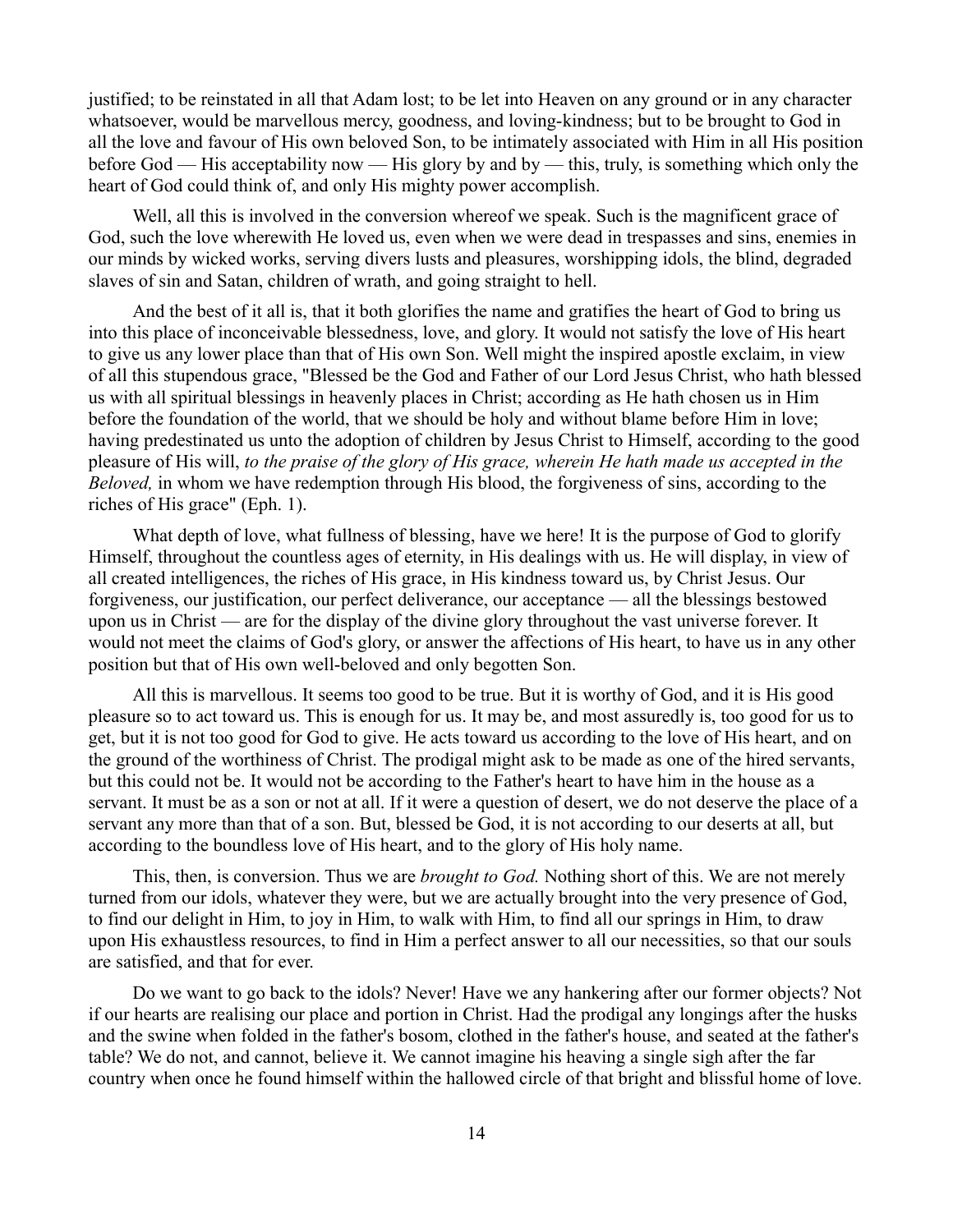We speak according to the divine standard. Alas! many profess to be converted, and seem to go on for a season; but ere long they begin to grow cold, and get weary and dissatisfied. The work was not real. They were not really brought to God. Idols may have been given up for a time, but God Himself was never reached. They never found in Him a satisfying portion for their hearts — never knew the real meaning of communion with Him — never tasted heart-satisfaction, heart-rest, in Christ. Hence, in process of time, the poor heart began to long once more for the world, and back they went, and plunged into its follies and vanities with greater avidity than ever.

Such cases are very sad, very disappointing. They bring great reproach on the cause of Christ, and are used as a plea for the enemy, and as a stumbling-block for anxious inquirers. But they leave the question of divine conversion just where it was. The soul that is truly converted is one who has not merely been turned from this present evil world, and all its promises and pretensions, but who has been led by the precious ministry of the Holy Ghost to find in the living God, and in His Son Jesus Christ, all he can possibly want for time and eternity. Such an one has divinely done with the world. He has broken with it forever. He has had his eyes opened to see, through and through, the whole thing. He has judged it in the light of the presence of God. He has measured it by the standard of the cross of Christ. He has weighed it in the balances of the sanctuary, and turned his back upon it forever, to find an absorbing and a commanding object in the Person of that blessed One who was nailed to the accursed tree, in order to deliver him, not only from everlasting burnings, but also from this present evil world.

## Part 6

The more we dwell on 1 Thess. 1: 9, the more we are struck with its marvellous depth, fullness, and power. It seems like sinking a shaft into an inexhaustible mine. We have dwelt a little on that very fruitful and suggestive clause, *"Turned to God from idols."* How much is wrapped up in it! Do we really understand the force and fullness of it? It is a wonderful thing for the soul to be brought to God — to know Him now as our resource in all our weakness and need — the spring of all our joys — our strength and shield — our Guide and Counselor — our all in with all — to be absolutely and completely shut up me to Him, wholly dependent upon Him.

Reader, do you know the deep blessedness of all this in your own soul? If you are a child of God, a truly converted soul, then it is your happy privilege to know it, and you ought not to be satisfied without it. If we are "turned to God," what is it for but to find in Him all we can possibly want for time and eternity? Nothing can ever satisfy the human soul but God Himself. It is not within the compass of earth to meet the cravings of the heart. If we had the wealth of the universe, and all that wealth could procure, the heart would still want more; there would still be an aching void which nothing under the sun could fill.

Look at the history of Solomon. Hear him recording his own experience. "I, the preacher, was king over Israel in Jerusalem; and I gave my heart to seek and search out by wisdom concerning all things that are done under heaven; this sore travail hath God given to the sons of men to be exercised therewith. I have seen all the works that are done under the sun, and, behold, all is vanity and vexation of spirit. That which is crooked cannot be made straight, and that which is wanting cannot be numbered. I communed with mine own heart, saying, Lo, I am come to great estate, and have gotten more wisdom than all they that have been before me in Jerusalem; yea, my heart had great experience of wisdom and knowledge. And I gave my heart to know wisdom and to know madness and folly. I perceived that this also is vexation of spirit.

"For in much wisdom is much grief, and he that increaseth knowledge increaseth sorrow. I said in my heart, Go to, now, I will prove thee with mirth; therefore enjoy pleasure; and behold, this also is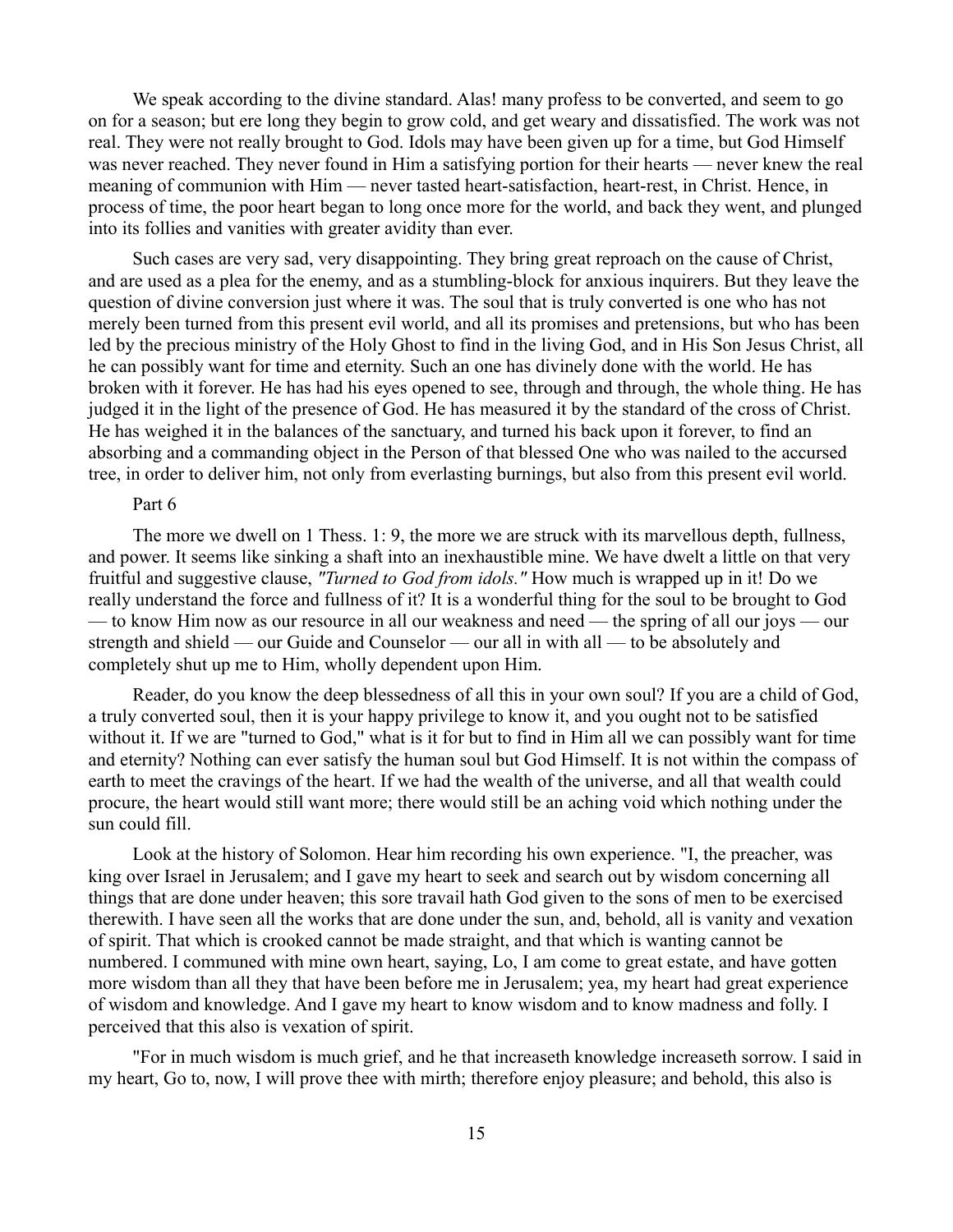vanity. I said of laughter, it is mad, and of mirth, what doeth it? I sought in my heart to give myself to wine, yet acquainting my heart with wisdom, and to lay hold on folly, till I might see what was that good for the sons of men which they should do under the heaven all the days of their life. I made me great works; I builded me houses; I planted me vineyards; I made me gardens and orchards, and I planted trees in them of all kind of fruits, I made me pools of water, to water there with the wood that bringeth forth trees. I got me servants and maidens, and had servants born in my house; also, I had great possessions of great and small cattle, above all that were in Jerusalem before me. I gathered me also silver and gold, and the peculiar treasure of kings and of the provinces; I gat me men singers and women singers, and the delights of the sons of men, as musical instruments and that of all sorts. So I was great, and increased more than all that were before me in Jerusalem; also, my wisdom remained with me. And whatsoever mine eyes desired I kept not from them; I withheld not my heart from any joy; for my heart rejoiced in all my labour; and this was my portion of all my labour. Then I looked on all the works that my hands had wrought, and on the labour that I had laboured to do; and behold, *all was vanity and vexation of spirit, and there was no profit under the sun "* (Ecc. 1-2).

Such is the withering commentary upon all earth's resources as given by the pen of one who had all that earth could give — of one who was allowed to drain to the very dregs every cup of human and earthly pleasure. And what was it all? "Vanity and vexation of spirit." "All things are full of labour; man cannot utter it; the eye is not satisfied with seeing, nor the ear filled with hearing." The poor human heart can never be satisfied with the resources of earth. Creature streams can never quench the thirst of the immortal soul. Material things cannot possibly make us truly happy, even if they were permanent. "All is vanity and vexation of spirit."

The truth of this must be proved by every human heart. Sooner or later all must find it out. Men may turn a deaf ear to it now; they may refuse to listen to the Spirit's warning voice; they may vainly imagine that this poor world can yield them substantial comfort and happiness; they may eagerly grasp at its riches, its honours, its distinctions, its pleasures, its material comforts; but they will find out their mistake. And oh, how dreadful to find it out *too late!* How terrible to open one's eyes in hell, like the rich man in the parable! What human language can set forth the horrors of a soul shut out forever from the presence of God, and consigned to outer darkness, to the place of weeping, and wailing, and gnashing of teeth? It is overwhelming to think of it. What will it be to realize it? What will it be to find oneself in the tormenting flames of hell, at the other side of that impassable gulf where a single ray of hope can never break through the deep gloom of eternity?

Oh that men would think of all this in time! that they might flee from the wrath to come, and lay hold on the blessed hope set before them in the gospel; that they might "turn to God." But alas! the god of this world blinds their minds, lest the light of the gospel of the glory of Christ, who is the image of God, should shine into them. He engrosses them with present things — business, money-making, pleasures, cares, lusts, anything and everything but the one thing, in comparison with which all earthly things are but as the small dust of the balance.

But we have digressed from our special theme, to which we must return.

We are particularly anxious to press upon the Christian reader the immense importance of seeking to find all his resources in the living God. We have only for a moment turned aside from this point, in order to sound a warning note in the ear of any unconverted, careless one who may happen to take up this paper. We earnestly entreat the latter to turn to God. We entreat the former to seek a deeper acquaintance with the One to whom, by grace, he has turned. We have the two things before us in penning these papers on the great subject of "conversion." We can truly say, we long to see precious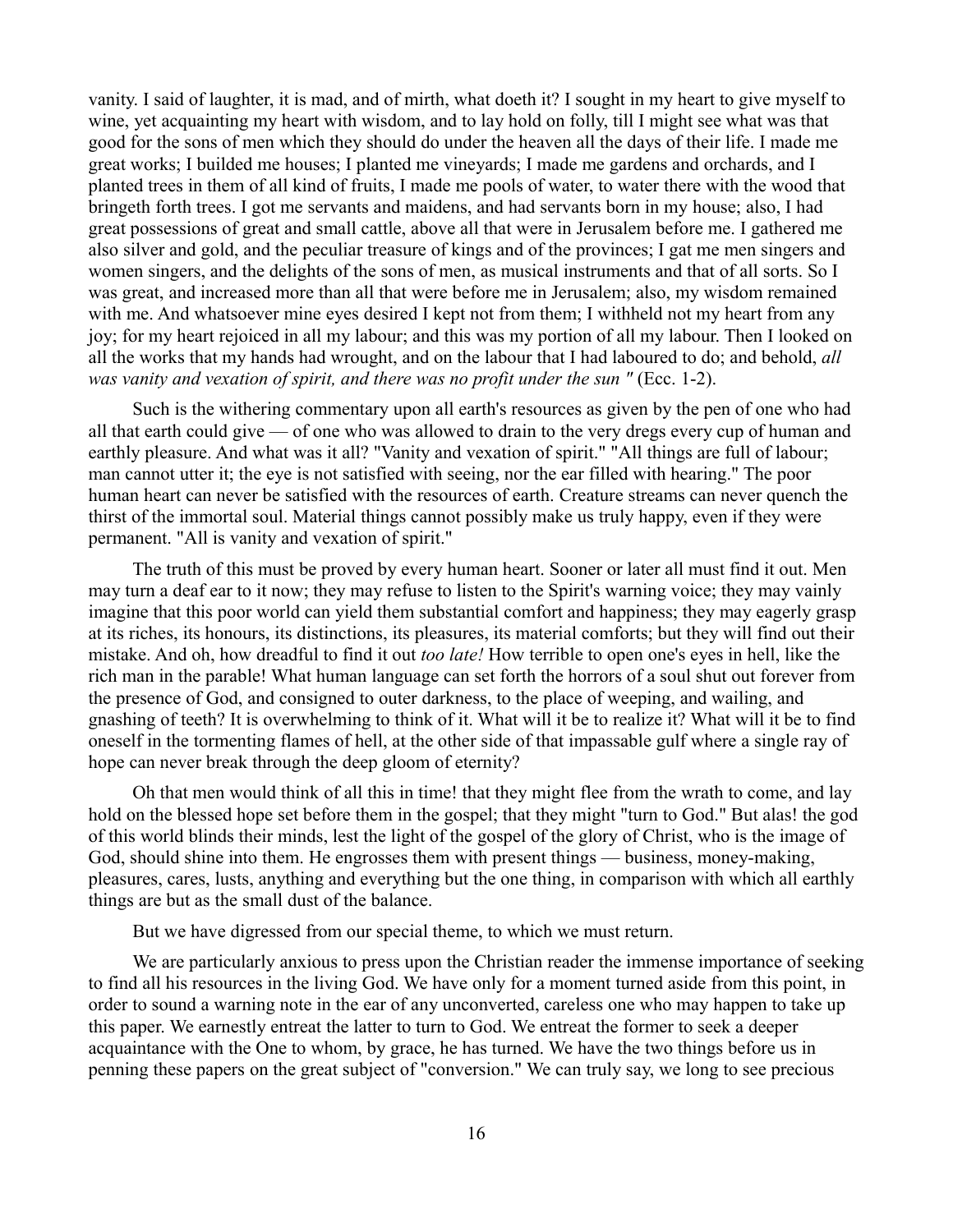souls converted to God, and we long to see converted souls happy in God.

We are increasingly convinced of the practical importance of Christians proving in their daily life that they have found thorough rest of heart in God. It has immense weight with worldly people. It is a grand point gained when we are able, through grace, to tell the world that we are independent of it; and the only way to do this is to live in the abiding sense of what we have in God. This would impart a moral elevation to our entire course and character. It would deliver us completely from that strong tendency to lean on human props and to betake ourselves to creature streams which we have all more or less to lament, and which assuredly issue in disappointment to us and dishonour to God.

How prone we are on all occasions to look to our fellow-men for sympathy, succour and counsel instead of looking directly and exclusively to God! This is a serious mistake. It is in principle to forsake the Fountain of living waters, and hew out for ourselves broken cisterns which can hold no water. What can we expect? What must be the issue? Barrenness and desolation. Our God, in very faithfulness to us, will cause our fellow-man to fail us, in order that we may learn the folly of leaning upon an arm of flesh.

Hear what the prophet says on this great practical question: "Thus saith the Lord, Cursed be the man that trusteth in man, and maketh flesh his arm, and whose heart departeth from the Lord. For he shall be like the heath in the desert, and shall not see when good cometh, but shall inhabit the parched places in the wilderness, in a salt land, and not inhabited."

But mark the contrast. "Blessed is the man that trusteth in the Lord, and whose hope the Lord is. For he shall be as a tree planted by the waters, and that spreadeth out her roots by the river, and shall not see when heat cometh, but her leaf shall be green, and shall not be careful in the year of drought, neither shall cease from yielding fruit" (Jer. 17).

Oh! reader, it is a grand reality to lean on the arm of the living God — to find in Him our relief and our resource at all times, in all places, and under all circumstances. He never fails a trusting heart. He will never disappoint us. He may see fit to keep us waiting for an answer to our call, but the time we spend in waiting is well spent, and when the answer comes our hearts are filled with praise, and we are able to say, "Oh, how great is Thy goodness, which Thou hast laid up for them that fear Thee, which Thou hast wrought for them that trust in Thee before the sons of men" (Ps. 31: 19).

It is a great thing to be able to trust God before the sons of men, to confess His sufficiency for our every exigency. But it must be a reality, and not mere profession. It is no use to talk of leaning on God while at the same time we are, in one way or another, looking to some poor mortal to help us. This is a sad delusion. But, alas! how often we fall under its power! We adopt the language of dependence upon God, but in reality we are looking to man, and letting him know our wants. We deceive ourselves and dishonour God and the end is disappointment and confusion of face.

Reader, let us look closely and honestly at this matter. Let us see to it that we understand the meaning of those precious words, "Turned to God." They contain the very essence of true happiness and true holiness. When the heart is really turned to God it has found the true, the divine secret of peace, rest and full satisfaction; it finds its all in God, and has no occasion whatever to turn to the creature. Am I in any perplexity? I can look to God for guidance. He has promised to guide me with His eye. What perfect guidance! Can man do better for me? Surely not. God sees the end from the beginning. He knows all the bearings, all the belongings, all the roots and issues of my case. He is an infallible guide. His wisdom is unerring, and, moreover, He loves me perfectly. Where could I find a better guide?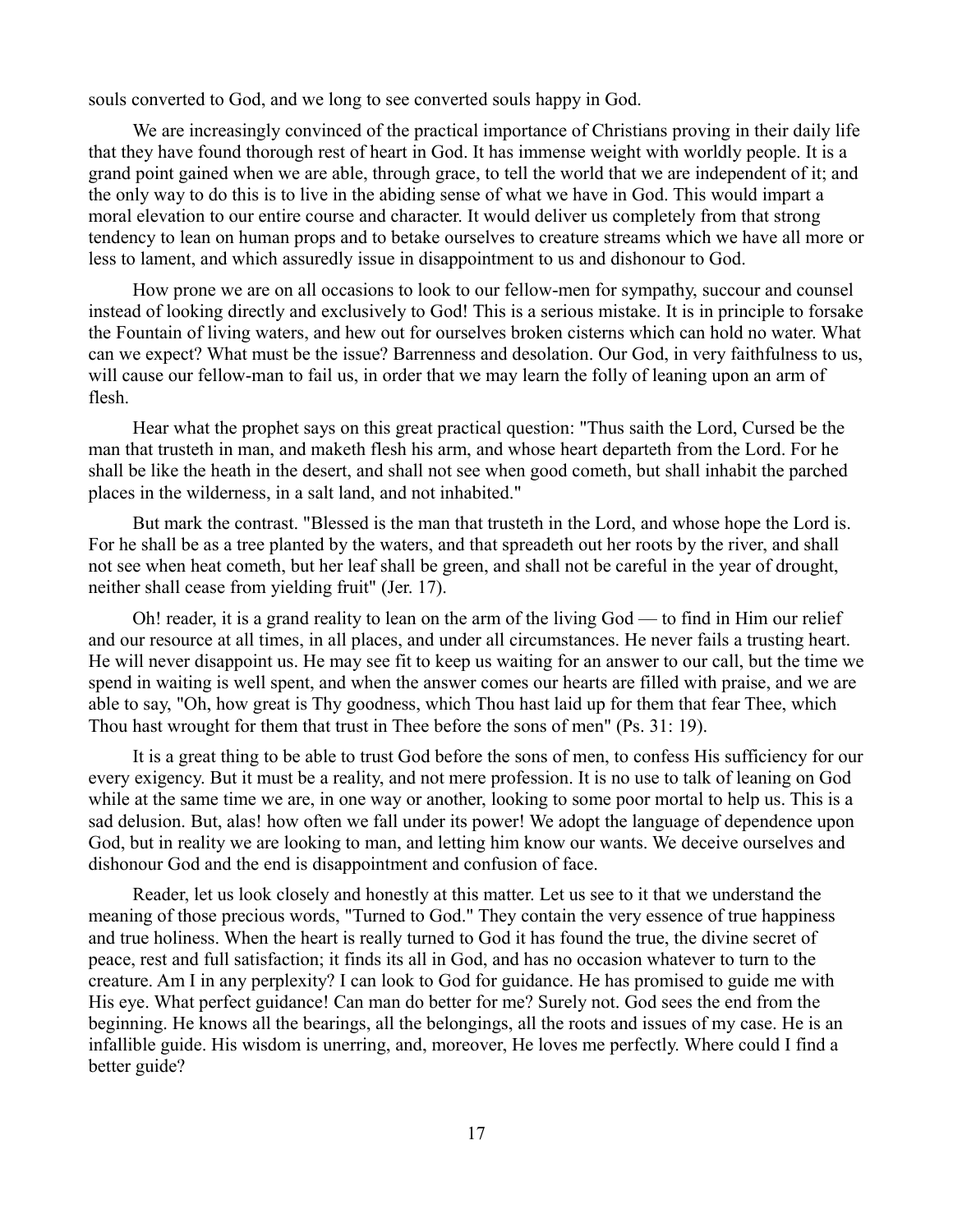Am I in want? I can go to God about it. He is the Possessor of Heaven and earth. The treasures of the universe are at His disposal. He can help me if He sees it to be good for me; and if not, the pressure will be much better for me than the relief. "My God shall supply all your need, according to His riches in glory, by Christ Jesus." Is not this enough? Why look to a creature stream? Why turn from such a God and go with our wants to a human being? It is in reality giving up, so far, the ground of faith, the life of simple dependence on God. It is actually dishonouring our Father.

If I apply to my fellow for help, it is tantamount to saying that God has failed me. It is really betraying my loving Father who has taken me up, body, soul, and spirit, to do for me for time and eternity. He has pledged Himself to provide for all my wants, be they ever so many, ever so great, ever so varied. "He that spared not His own Son, but delivered Him up for us all, how shall He not, with Him, also freely give us *all things?"*

But we sometimes hear people say that, the Lord has told them, or laid upon their hearts, to apply to some human resource. This is very questionable indeed. It is not at all likely that our God would ever lead us to forsake the fountain of living waters, and betake ourselves to some broken cistern. His Word is, "Call upon Me in the day of trouble; I will deliver thee, and thou shalt glorify Me."

True, God uses the creature to meet our need; but this is a totally different matter. The blessed apostle could say, "God who comforteth those that are cast down comforted us by the coming of Titus." Paul was looking to God for comfort, and God sent Titus to comfort him. Had Paul been looking to Titus, he would have been disappointed.

Thus it is in every case. Our immediate and exclusive reference must be to God in all our need. "We have turned *to God* from idols," and hence in every exigency He is our sure resource. We can go to Him for counsel, for succour, for guidance, for sympathy, for all. "My soul, wait thou *only* upon God, for my expectation is from Him. He *only is* my rock and my salvation; He is my defence; I shall not be moved."

Will this most blessed habit of looking only to God lead us to undervalue the channels through which His precious grace flows to us? The very reverse. How could I undervalue one who comes to me directly from God, as His manifest instrument, to meet my need? Impossible. But I value him as a channel, instead of applying to him as a source. This makes all the difference. We must never forget that true conversion means our being brought to God; and most surely, if we are brought to God, it is in order that we should find in Him a perfect covering for our eyes, a perfect object for the heart, a perfect resource in all our exigencies, from first to last. A truly converted soul is one who is turned from all creature confidences, human hopes, and earthly expectations, to find all he wants in the living and true God, and that forever.

## Part 7

We are now called to consider a deeply practical point in our subject. It is contained in the clause, *"To serve the living and true God."* This is full of interest to every truly converted soul, every true Christian. We are called "to serve." Our whole life, from the moment of our conversion to the close of our earthly career, should be characterised by a spirit of true, earnest, intelligent service. This is our high privilege, not to say our hallowed duty. It matters not what our sphere of action may be, what our line of life, or what our calling; when we are converted, we have just got one thing to do, namely, to serve God. If there be anything in our calling which is contrary to the revealed will of God — contrary to the direct teaching of His Word — then we must at once abandon it, cost what it may. The very first step of an obedient servant is to step out of a false position.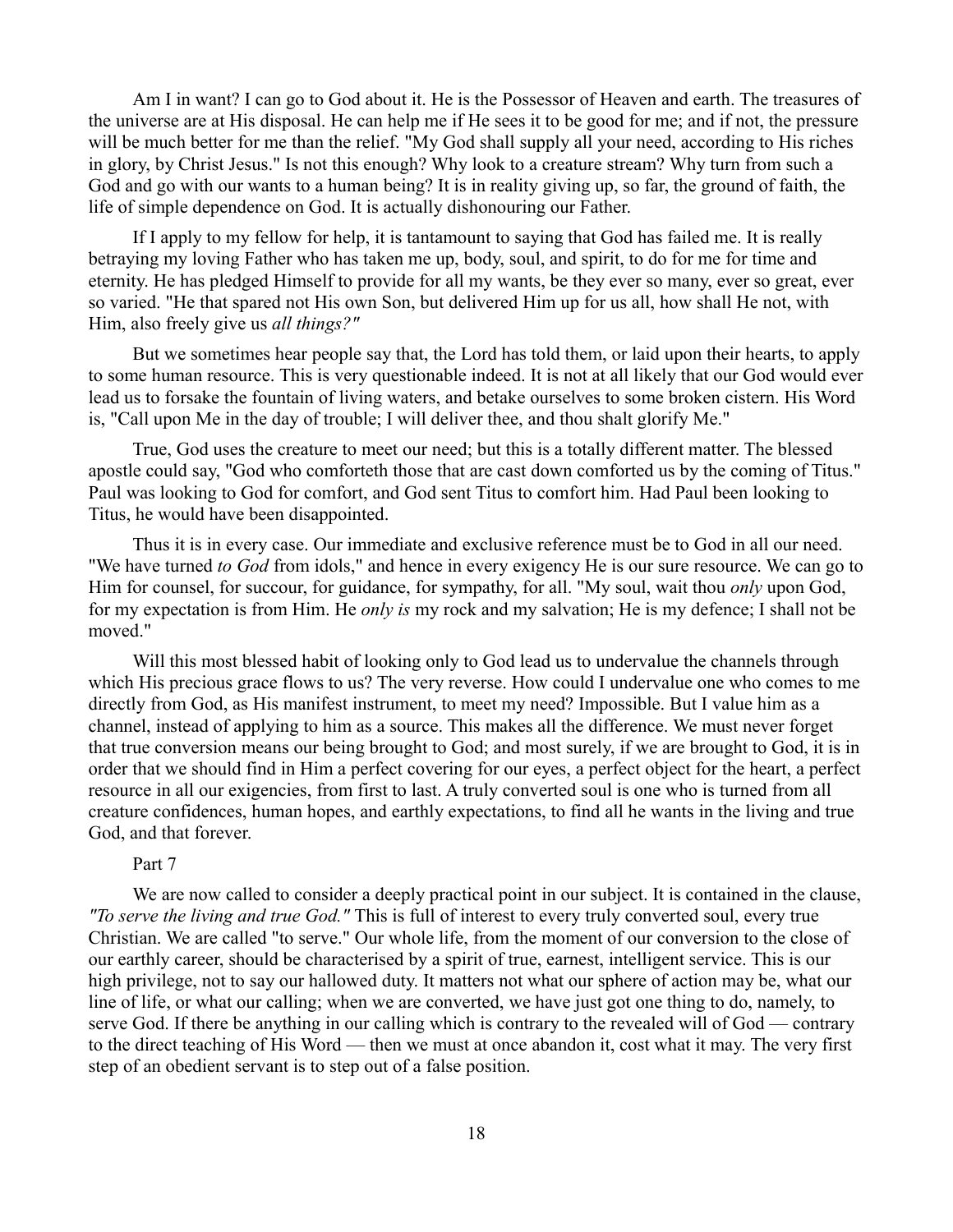Suppose for example the owner of a public house is converted to God. What is he to do? Can he go on with such a business? Can he abide in such a calling *with God?* Can he continue in the sale of that which entails ruin, misery, degradation, death and perdition on thousands and hundreds of thousands? Can he possibly serve the living and true God in the bar of a public house?

We cannot believe it. We may be deemed harsh, severe and narrow, in writing thus. We cannot help that. We must write what we believe to be the truth. We are persuaded that the very first act of a converted public house keeper should be to shut up his shop, and turn his back, with stern decision on such a Godless and horrible calling. To talk of serving God in such an occupation, is, in our judgement, a miserable delusion.

No doubt the same may be said about many other callings, and the reader may be disposed to ask, "What is a Christian supposed to do? How can he get on?" Our answer is simply this;

We are called to serve God, and everything must be tried by this standard. The Christian has to ask himself this one question, "Can I fulfil the duties of this situation to the glory of God?" If not, he must abandon it. If we cannot connect the name of God with our calling in life, then, assuredly, if we want to walk with God, if we aim at serving Him, if it be our one desire to be found well-pleasing in His sight, then we must give up that calling and look to Him to open some path for us in which we can walk to His praise.

This He will do, blessed be His name. He never fails a trusting soul. All we have to do is to cleave to Him with purpose of heart, and He will make the way plain before us. It may seem difficult at first. The path may appear narrow, rough, lonely; but our simple business is to stand for God, and not to continue for one hour in connection with anything contrary to His revealed will. A tender conscience, a single eye, a devoted heart, will settle many a question, solve many a difficulty, remove many a barrier. Indeed, the very instincts of the divine nature, if only they be allowed to act, will guide in many a perplexity. "The light of the body is the eye; therefore, when thine eye is single, thy whole body also is full of light."

When the purpose of the heart is true to Christ, true to His name and cause, true to the service of God, the Holy Spirit opens up the precious treasures of divine revelation to the soul, and pours a flood of living light upon the understanding, so that we see the path of service as clear as a sunbeam before us, and we have only got to tread it with a firm step.

But we must never, for one moment, lose sight of the grand fact that we are converted to the service of God. The outcome of the life which we possess must ever take the form of service to the living and true God. In our unconverted days we worshipped idols, and served divers lusts and pleasures; now, on the contrary, we worship God in the Spirit, and we are called to serve Him with all our ransomed powers. We have turned to God, to find in Him our perfect rest and satisfaction. There is not a single thing in the entire range of a creature's necessities, for time and eternity, that we cannot find in our own most gracious God and Father. He has treasured up in Christ, the Son of His love, all that can satisfy the desires of the new life in us. It is our privilege to have Christ dwelling in our hearts by faith, and to be so rooted and grounded in love as to be able to comprehend with all saints what is the breadth and length and depth, and height, and to know the love of Christ, which passeth knowledge, that we may be filled with all the fullness of God.

Thus filled, satisfied, and strengthened, we are called to dedicate ourselves, spirit, soul, and body, to the service of Christ; to be steadfast, unmovable, always abounding in the work of the Lord. We should have nothing else to do in this world. Whatever cannot be done as service to Christ ought not to be done at all. This simplifies the matter amazingly. It is our sweet privilege to do everything in the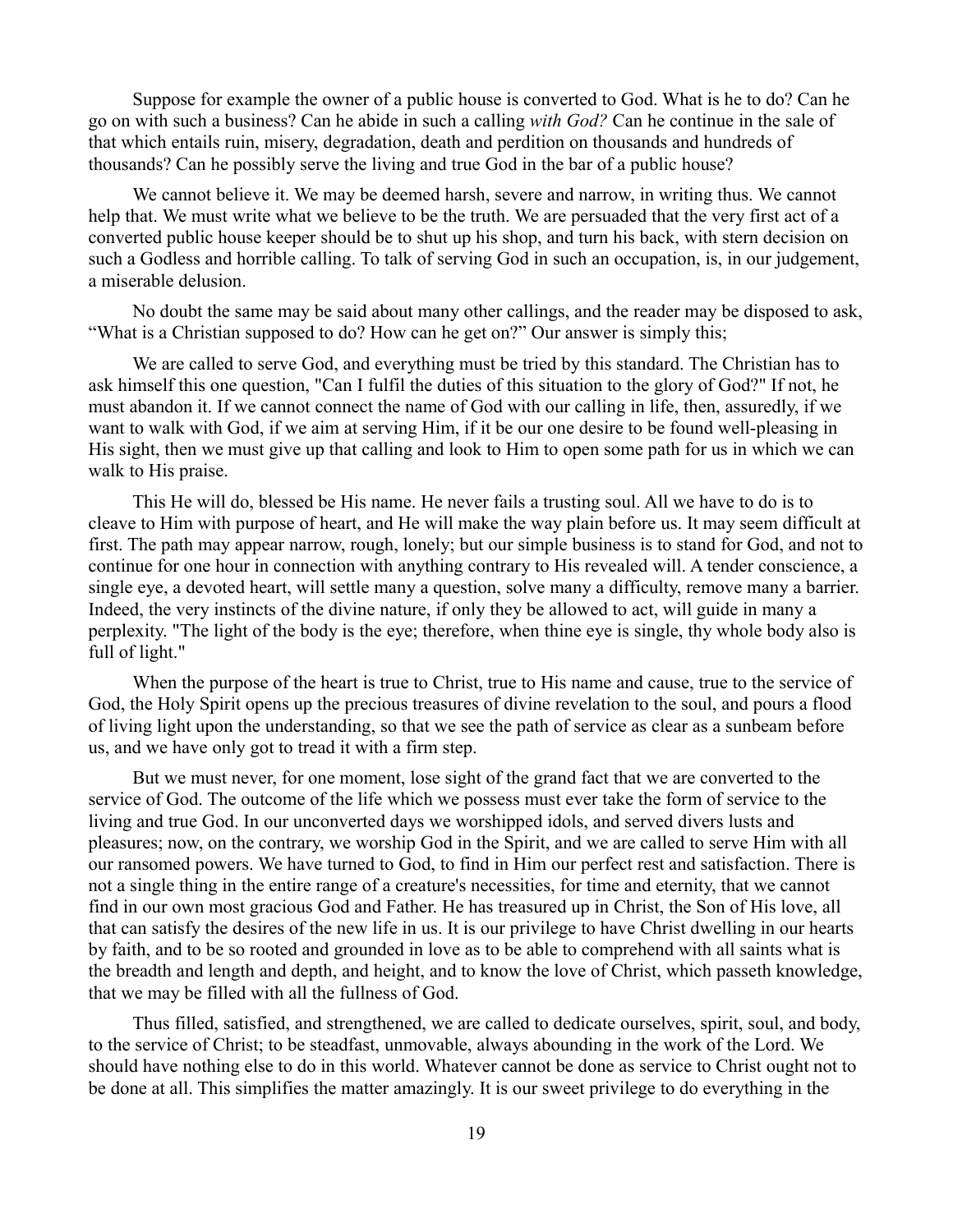name of the Lord Jesus, and to the glory of God. We sometimes hear people speak of "a secular calling," as contrasted with what is "sacred." We question the correctness of such a distinction. Paul made tents and planted churches, but in both he served the Lord Christ.

All that a Christian does ought to be sacred, because it is done as service to God. If this were borne in mind, it would enable us to connect the very simplest duties of daily life with the Lord Himself, and to bring Him into them in such a way as to impart a holy dignity and interest to all that we have to do, from morning till night. In this way, instead of finding the duties of our calling a hindrance to our communion with God, we should actually make them an occasion of waiting on Him for wisdom and grace to discharge them aright, so that His holy name might be glorified in the most minute details of practical life.

The fact is that the service of God is a much simpler matter than some of us imagine. It does not consist in doing some wonderful things beyond the bounds of our divinely appointed sphere of action. Take the case of a domestic servant. How can she serve the living and true God? She cannot go about visiting and talking. Her sphere of action lies in the shade and retirement of her master's house. Were she to run about from house to house, she would be actually neglecting her proper work, her divinely appointed business. Harken to the following sound and wholesome words: "Exhort servants to be obedient unto their own masters, and to please them well in all things; not answering again: not purloining, but showing all good fidelity; that they may adorn the doctrine of God our Saviour in all things" (Titus 2: 9-10).

Here we see that the servant, by obedience, humility, and honesty can adorn the doctrine of God just as effectually, according to her measure, as an evangelist ranging the world over in the discharge of his high and holy commission.

Again, we read, "Servants, be obedient to them that are your masters according to the flesh, with fear and trembling, in singleness of your heart, as unto Christ; not with eye-service as men-pleasers, but as *the servants of Christ,* doing the will of God from the heart; with good-will doing *service,* as to the Lord, and not to men; knowing that whatsoever good thing any man doeth, the same shall he receive of the Lord, whether he be bond or free" (Eph. 6).

How lovely is all this! What a fine field of service is opened up for us here! How beautiful this "fear and trembling"! Where do we see it nowadays? Where is the holy subjection to authority? Where the singleness of eye? Where the willing-hearted service? Alas! we see headiness and high-mindedness, self-will, self-pleasing, and self-interest. How must all these things dishonour the Lord, and grieve His Holy Spirit! How needful that our souls should be roused to a sense of what becomes us as those who are called to serve the living and true God! Is it not a signal mercy to every true Christian to know that he can serve and glorify God in the most commonplace domestic duties? If it were not so, what would become of ninety-nine out of every hundred Christians?

We have taken up the case of an ordinary domestic servant in order to illustrate that special line of practical truth now under our consideration. Is it not most blessed for us to know that our God graciously condescends to connect His name and His glory with the very humblest duties that can devolve upon us in our ordinary domestic life? It is this which imparts dignity, interest and freshness to every little act, from morning till night. "Whatsoever ye do, do it *heartily,* as unto the Lord, and not unto men." Here lies the precious secret of the whole matter. It is not working for wages, but serving the Lord Christ, and looking to Him to receive the reward of the inheritance.

Oh that all this were more fully realized and illustrated amongst us! What moral elevation it would give to the entire Christian life! What a triumphant answer it would furnish to the infidel! What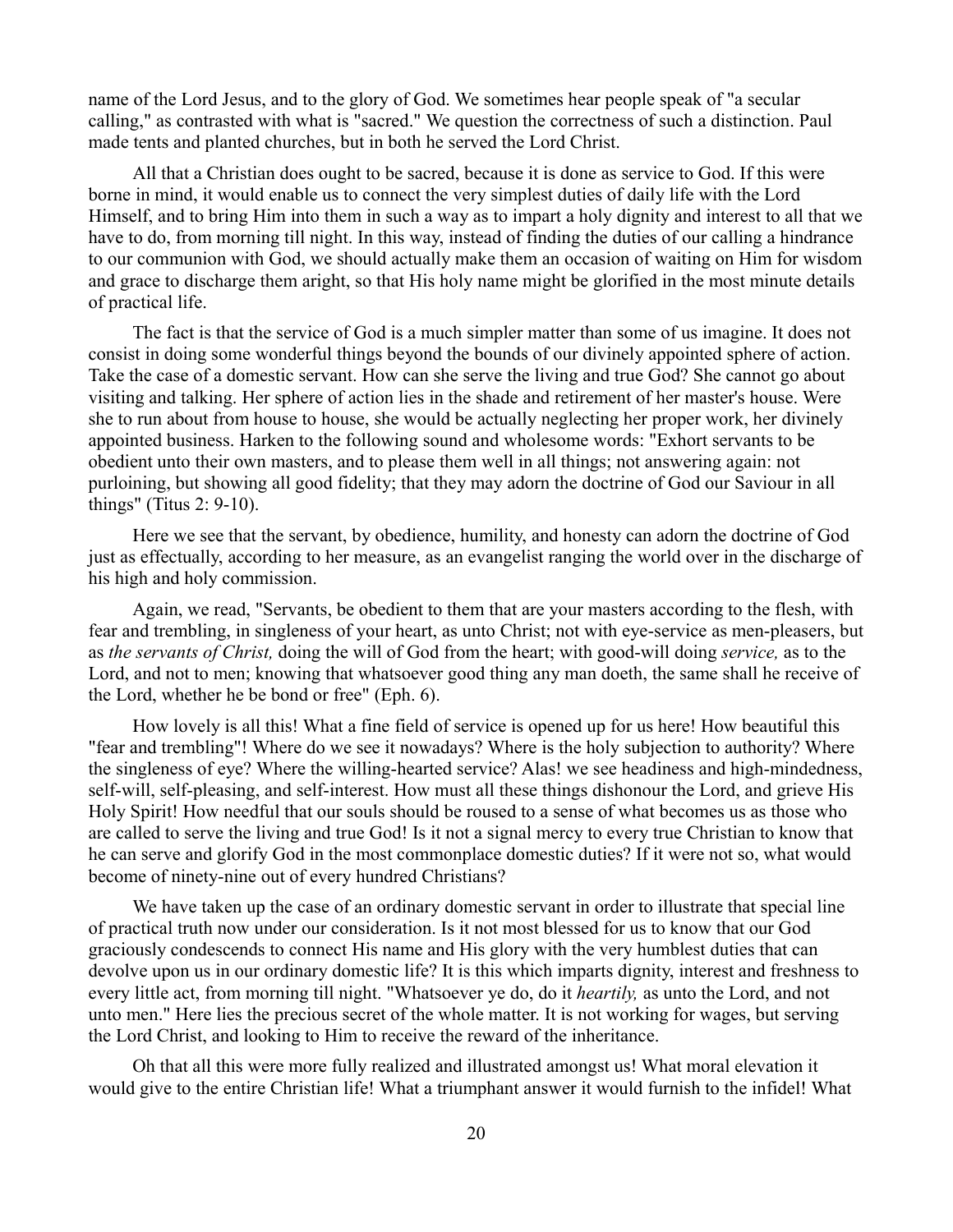a withering rebuke to all his sneers and cavils! Better by far than ten thousand learned arguments. There is no argument so forcible as an earnest, devoted, holy, happy, self-sacrificing Christian life, and this life can be displayed by one whose sphere of action is bounded by the four walls of a kitchen.

{It is remarkable that both in Eph. 6 and Col. 3 the address to servants is far more elaborate than to any of the other classes. In Titus 2 servants are specially singled out. There is no address to husbands, none to masters, none to children. We do not attempt to account for this, but we cannot help noticing it as a very interesting fact; and most assuredly it teaches us what a very important place is assigned in Christianity to one who, in those early days of the Church's history, occupied the place of a slave. The Holy Ghost took special pains to instruct such an one as to how he was to carry himself in his most trying sphere of work. The poor slave might think himself shut out from the service of God. So far from this, he is sweetly taught that by simply doing his duty as in the sight of God he could adorn the doctrine of God his Saviour, and bring glory to the name of Jesus. Nothing can exceed the grace that shines in this.}

And not only does the practical life of a true Christian afford the very best possible answer to the sceptic and the infidel, but it also meets in a most satisfactory manner the objections of those who talk about works, and insist upon putting Christians under the law, in order to teach them how to live. When people challenge us as to our not preaching up works, we simply ask them, "For what should we preach works?" The unconverted man cannot do any works, save "wicked works," or "dead works." "They that are in the flesh" — unconverted people — "cannot please God." Of what possible use can it be to preach works to such? It can only cast dust in their eyes, blind their minds, deceive their hearts, and send them down to hell with a lie in their right hand.

*There must be a genuine conversion to God.* This is a divine work from first to last. And what has the converted man got to do? He certainly has not to work for life, because he has it, even life eternal, as God's free gift, through Jesus Christ our Lord. He has not to work for salvation, because he is saved already — "saved in the Lord with an everlasting salvation." What, then, is he called to do? "To serve the living and true God." How? When? Where? In everything; at all times, and in all places. The converted man has nothing else to do but to serve God. If he does anything else, he is positively untrue, unfaithful to that blessed Lord and Master who, ere ever He called him to serve, endowed him with the life, and the grace, and the power, whereby alone the service can be rendered.

Yes, the Christian is called to serve. Let us never forget this. He is privileged to "present his body as a living sacrifice, holy and acceptable to God, which is his reasonable [his intelligent] service." This settles the whole question. It removes all difficulties; it silences all objections; it puts everything in its right place. It is not a question of what I am doing, but how I do it — not where I am, but how I conduct myself. Christianity as displayed in the New Testament is the outcome of the life of Christ in the believer; it is Christ reproduced in the Christian's daily life, by the power of the Holy Ghost. Everything the Christian touches, everything he does, everything he says, his whole practical life, from Lord's day morning till Saturday night, should bear the impress and breathe the spirit of that great practical clause on which we have been dwelling — "serving the living and true God." May it be so more and more! May all the Lord's beloved people, everywhere, be really stirred up to seek more earnest, out-and-out, whole-hearted devotedness to Christ and His precious service!

### Part 8

The last words of our chapter  $-1$  Thess.  $1 -$  now claim our attention. They furnish a very striking and forcible proof of the clearness, fullness, depth and comprehensiveness of the apostle's testimony at Thessalonica, and also of the brightness and reality of the work in the young converts in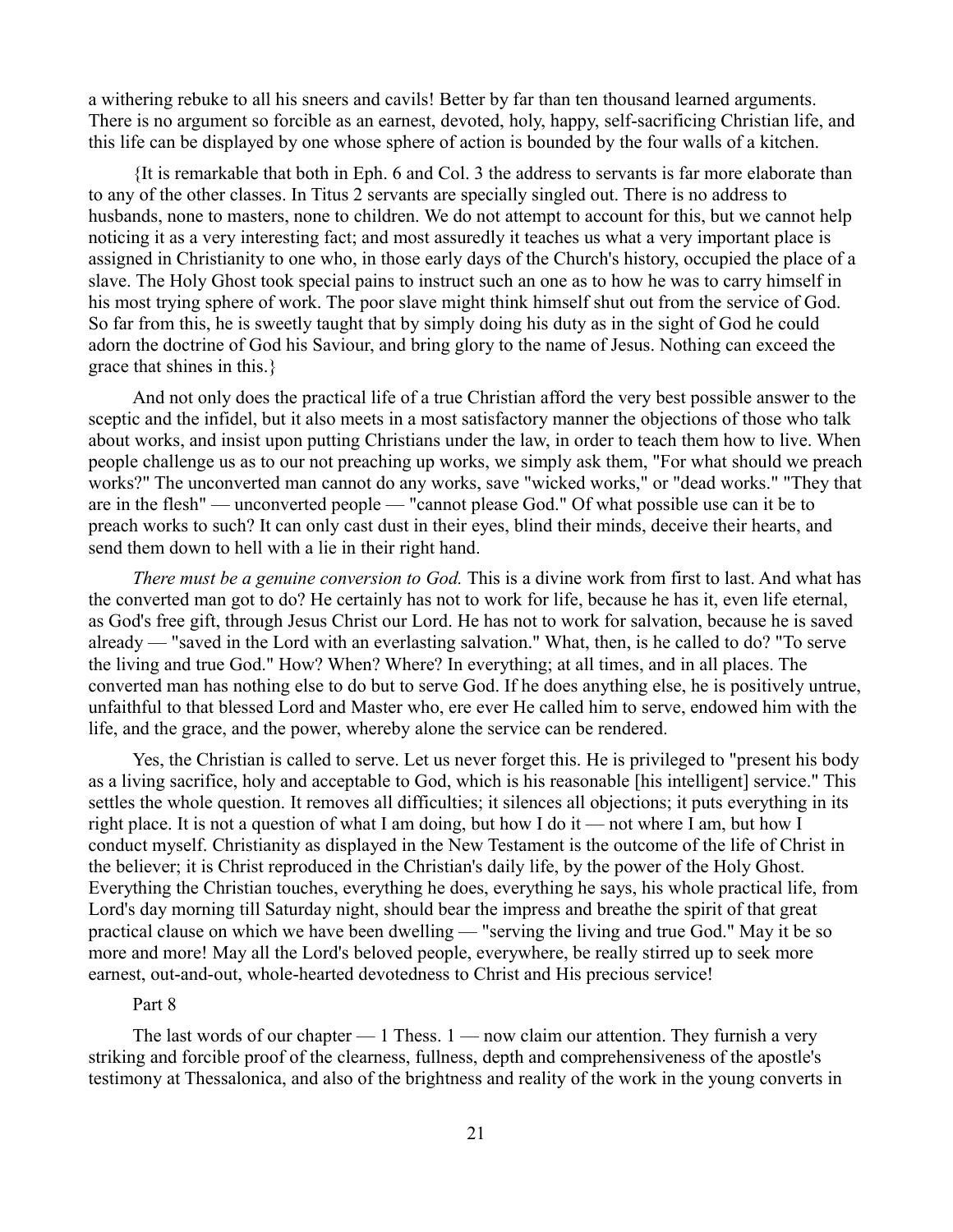that place. It was not only that they turned from idols to God, to serve the living and true God. This, through grace, they did; and that, too, with uncommon power, freshness, and fervour.

But there was something more; and we may assert, with all possible confidence, that there would have been a grand defect in the conversion and in the Christianity of those beloved disciples if that had been lacking. *They were converted "to wait for the Son of God from the heavens."*

Let the reader give to this very weighty fact his most devout attention. The bright and blessed hope of the Lord's coming formed an integral part of the gospel which Paul preached, and of the Christianity of those who were converted by his ministry. That blessed servant preached a full gospel. He not only declared that the Son of God had come into the world to accomplish the great work of redemption, and lay the everlasting foundation of the divine glory and counsels, but that He had gone back to the heavens, and taken His seat as the victorious, exalted and glorified Man, at the right hand of the throne of God; and that He is coming again; first, to receive His people to Himself, and conduct them into the very innermost circle of His Father's house — the place prepared for them: and then to come forth *with* them, to execute judgement upon His enemies — gather out of His kingdom all that offend, and all that do iniquity, and set up His glorious dominion from sea to sea, and from the river to the ends of the earth.

All this was included in the precious gospel which Paul preached, and which the Thessalonian converts received. We find an indirect but very interesting intimation of this in a passage in Acts 17, where the inspired writer records what the infidel Jews thought and said about the apostle's preaching. "But the Jews which believed not, moved with envy, took unto them certain lewd fellows of the baser sort, and gathered a company, and set all the city on an uproar, and assaulted the house of Jason, and sought to bring them out to the people. And when they found them not, they drew Jason and certain brethren unto the rulers of the city, crying, *These that have turned the world upside down* are come hither also; whom Jason hath received; and these all do contrary to the decrees of Caesar, *saying that there is another king, Jesus."*

Such were the ideas which these poor, ignorant, prejudiced unbelievers gathered from the preaching of the Lord's beloved servants; and we can see in them the elements of great and solemn truths — the complete upturning of the present system of things, and the establishment of the everlasting kingdom of our Lord and Saviour Jesus Christ. "I will overturn, overturn, overturn it; and it shall be no more, until He come whose right it is; and I will give it Him" (Ezek. 21: 27).

But not only did the Lord's coming and kingdom occupy a prominent place in the *preaching* of the apostle, it also shines brilliantly forth in all his *teaching.* Not only were the Thessalonians converted to this blessed hope, they were built up, established, and led on in it. They were taught to live in the brightness of it every hour of the day. It was not a dry, barren dogma, to be received and held as part of a powerless, worthless creed; it was a living reality, a mighty moral power in the soul — a precious, purifying, sanctifying, elevating hope, detaching the heart completely from present things, and causing it to look out, moment by moment — yes, we repeat it with emphasis, moment by moment — for the return of our beloved Lord and Saviour Jesus Christ, who loved us, and gave Himself for us.

It is interesting to notice that in the two Epistles to the Thessalonians there is far more allusion to the Lord's coming than in all the other Epistles put together. This is all the more remarkable inasmuch as they were the very earliest of Paul's Epistles, and they were written to an assembly very young in the faith.

If the reader will just glance rapidly through these two most precious writings, he will find the hope of the Lord's return introduced in every one of the eight chapters, and in connection with all sorts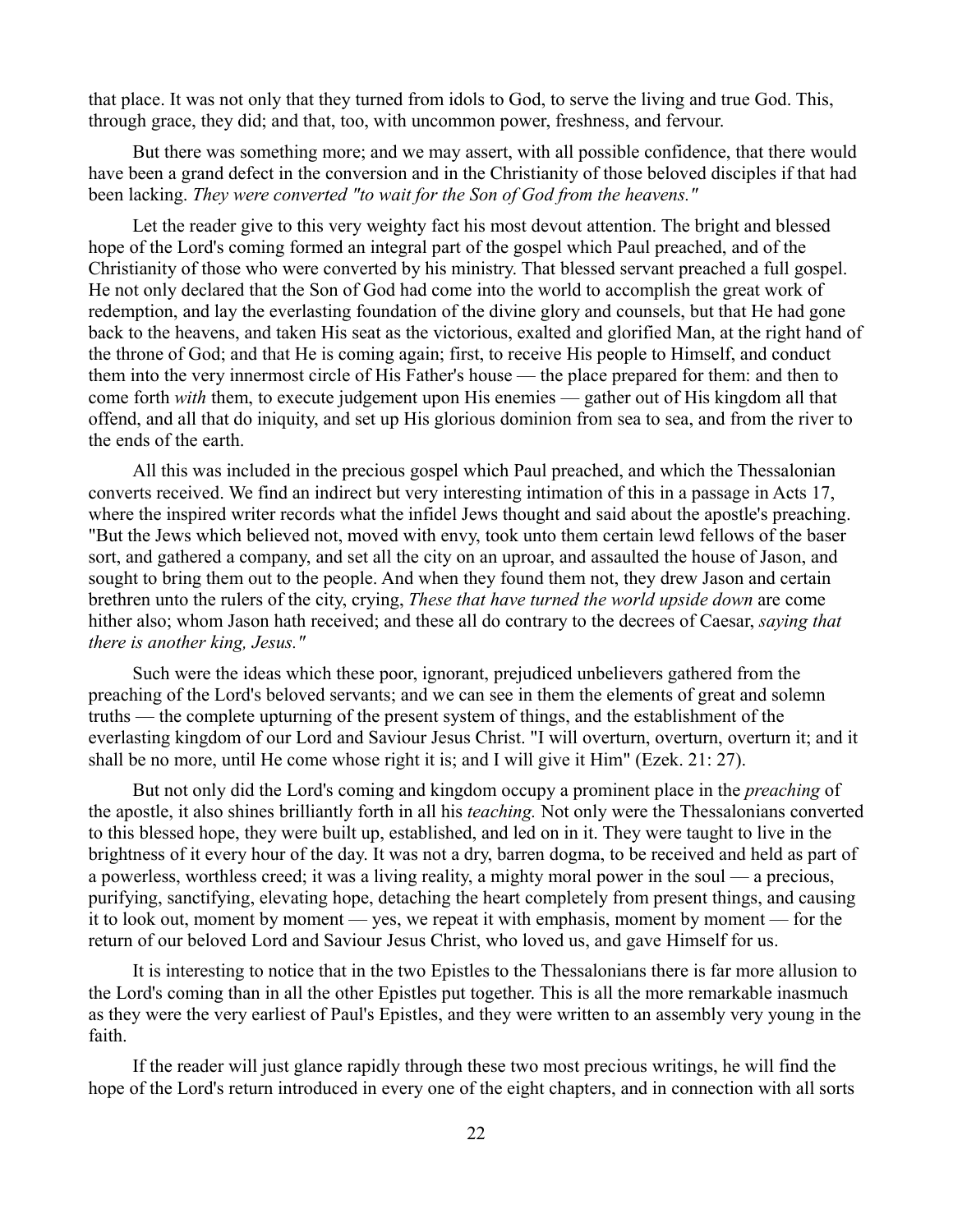of subjects. For example, in 1 Thess. 1 we have it presented as the grand object to be ever kept before the Christian's heart, let his position or his relationship be what it may — the brilliant light shining at the end of his long pilgrimage through this dark and toilsome world. "Ye turned to God from idols, to serve the living and true God; and to wait for" — what? The time of their death? No such thing, no allusion to such a thing. Death, for the believer, is abolished, and is never presented as the object of his hope. For what, then, were the Thessalonian disciples taught to wait? "For God's Son from heaven, whom He raised from the dead."

And then mark the beauteous addition! "Jesus, which delivered us from the wrath to come." This is the Person for whom we are waiting our precious Saviour; our great Deliverer; the One who undertook our desperate case; who took, on our behalf, the cup of wrath from the hand of infinite Justice and exhausted it forever; who cleared the prospect of every cloud, so that we can gaze upward into Heaven, and onward into eternity, and see nothing but the brightness and blessedness of His own love and glory, as our happy home throughout the everlasting ages.

Oh, how blessed to be looking out, morning, noon, eventide, and midnight, for the coming of our gracious Deliverer! What a holy reality to be ever waiting for the return of our own loving and beloved Saviour and Lord! How separating and elevating, as we arise each morning to start on our daily course of duty — whatever that duty may be, whether the scrubbing of a floor or the preaching of the gospel — to cherish the bright and blessed hope that, ere the shades of evening gather round us, we may be summoned to ascend in the folds of the cloud of glory to meet our coming Lord!

Is this the dream of a wild fanatic or a visionary enthusiast? Nay, it is an imperishable truth, resting on the very same foundation that sustains the entire fabric of our most glorious Christianity. Is it true that the Son of God has trod this earth of ours in the person of Jesus of Nazareth? Is it true that He lived and laboured here, amid the sins and sorrows of poor, fallen humanity? Is it true that He sighed, and wept, and groaned, under the sense of the widespread desolation which sin had wrought in this world?

Is it true that He went to the cross, and there offered Himself without spot to God, in order to vindicate the Divine Majesty; to answer all the claims of the throne of God; to destroy all the works of the devil; to make a public show of all the powers of hell; to put away sin by the sacrifice of Himself; to bear the sins of all those who, from the beginning to the end of time, should, through grace, believe in His name?

Is it true that He lay for three days and three nights in the heart of the earth, and on the first day of the week rose triumphant from the grave, as the Head of the new creation, and ascended into the heavens, after He had been seen by at least five hundred witnesses?

Is it true that fifty days after His resurrection He sent down the Holy Ghost, in order to fill and fit His apostles to be His witnesses to the ends of the earth? Is it true that from the day of Pentecost to this very hour He has been acting on His people's behalf as an Advocate with the Father, a great High Priest with God; interceding for us in all our failures, sins, and shortcomings, and sympathising with us in all our infirmities and in all our sorrows; and presenting continually our sacrifices of prayer and praise, in all the fragrance of His own glorious Person?

Are all these things true? Yes, thank God, they are all divinely true, all set forth in the pages of the New Testament, with most marvellous fullness, clearness, depth, and power; all rest on the solid foundation of Holy Scripture — a foundation which not all the powers of earth and hell, men and devils, can ever touch.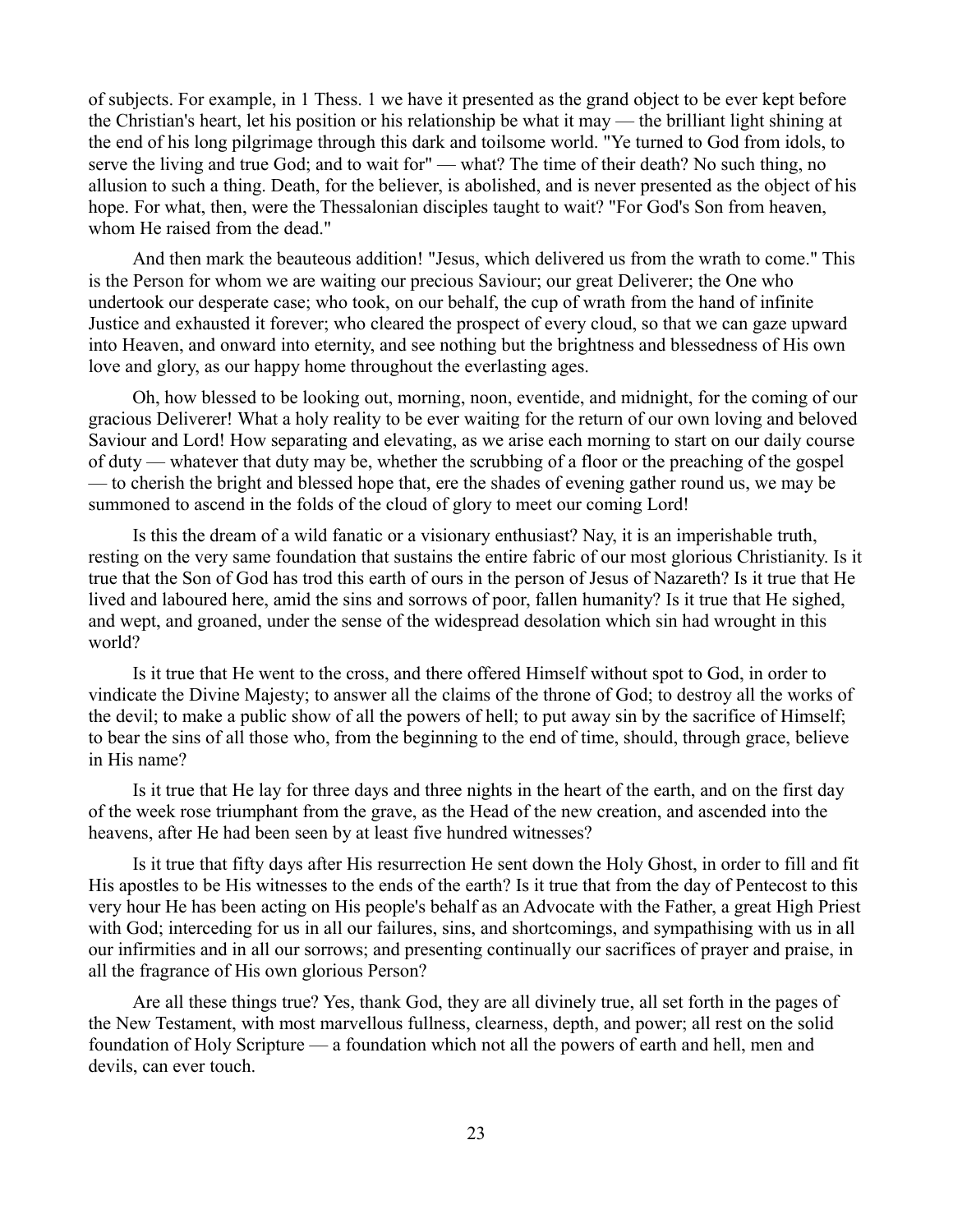Well, then, the blessed hope of the Lord's coming rests on precisely the same authority. It is not more true that our Lord Jesus Christ lay as a babe in a manger of Bethlehem, that He grew up to man's estate, that He went about doing good, that he was nailed to the cross and laid in the tomb, that He is now seated on the throne of the Majesty in the heavens, than that He will come again to receive His people to Himself. He may come tonight. No one can tell when He will come, but at any moment He may come. The only thing that detains Him is His long-suffering, not willing that any should perish, but that all should come to repentance. For eighteen long centuries has He waited in lingering love, mercy, and compassion; and during all that time salvation has been ready to be revealed, and God has been ready to judge; but He has waited, and He still waits, in long-suffering grace and patience.

But He will come, and we should ever live in the hope of His coming. Thus the apostle taught his beloved Thessalonians to live. Thus he lived himself. The blessed hope was intimately bound up with all the habits and feelings of his daily life. Was it a question of reaping the fruit of his labours? Hear what he says: "For what is our hope, or joy, or crown or rejoicing? Are not even ye, in the presence of our Lord Jesus Christ, *at His comings* He would see them all then and there. No enemy will be allowed to hinder that meeting.

"We would have come unto you, even I Paul, once and again, but Satan hindered us." Very wonderful! Very mysterious! Yet so it was. Satan hindered an angel of God in the discharge of his business in the days of Daniel; and he hindered an apostle of Christ in the accomplishment of his loving desire to see his brethren at Thessalonica. But, thanks be to God, he will not be able to hinder the joyful meeting of Christ and His saints for which we wait. What a moment that will be! What precious reunions! What sweet recognitions! What affectionate greetings of dear old friends! But, far above all, Himself! His smile! His welcome! His soul-stirring "Well done!"

What a precious, soul-sustaining hope! Need we wonder at the prominent place it occupied in the thoughts and the teachings of the blessed apostle? He recurs to it on all occasions, and in connection with every subject. Is it a question of progress in the divine life and practical godliness? Thus he puts it: "And the Lord make you to increase and abound in love one toward another, and toward all, even as we do toward you; to the end He may establish your hearts unblameable in holiness before God, even our Father, *at the coming of our Lord Jesus Christ with all His saints. "*

Let the reader specially mark the last clause of this touching and beautiful quotation. " *With all His saints."* What admirable wisdom shines here! The apostle was about to touch directly upon an error into which the Thessalonian believers had fallen in reference to their departed friends. They feared that those who had fallen asleep would not participate in the joy of the Lord's coming. This error is completely demolished by that brief sentence, "with *all* His saints." Not one will be absent from that joyous meeting, that festive scene. Blessed assurance! Triumphant answer to all who would have us believe that none will share the joy of our Lord's coming save those who see this, that, and the other! "With *all* his saints," spite of their ignorance and their errors, their wanderings and their stumblings, their shortcomings and their failures. Our blessed Saviour, the everlasting Lover of our souls, will not shut any of us out at that blissful moment.

Is all this matchless grace to make us careless? God Forbid! Nay, it is the abiding sense of it which alone can keep us alive to our holy responsibility to judge everything in us and in our ways which is contrary to the mind of Christ. And not only so, but the hope of our Lord's return, if it be kept bright and fresh in the heart, *must* purify, sanctify and elevate our entire character and course as nothing else can. "Every man that hath this hope in him purifieth himself, even as He is pure."

It is morally impossible for any one to *live* in the hope of seeing his Lord at any moment and yet